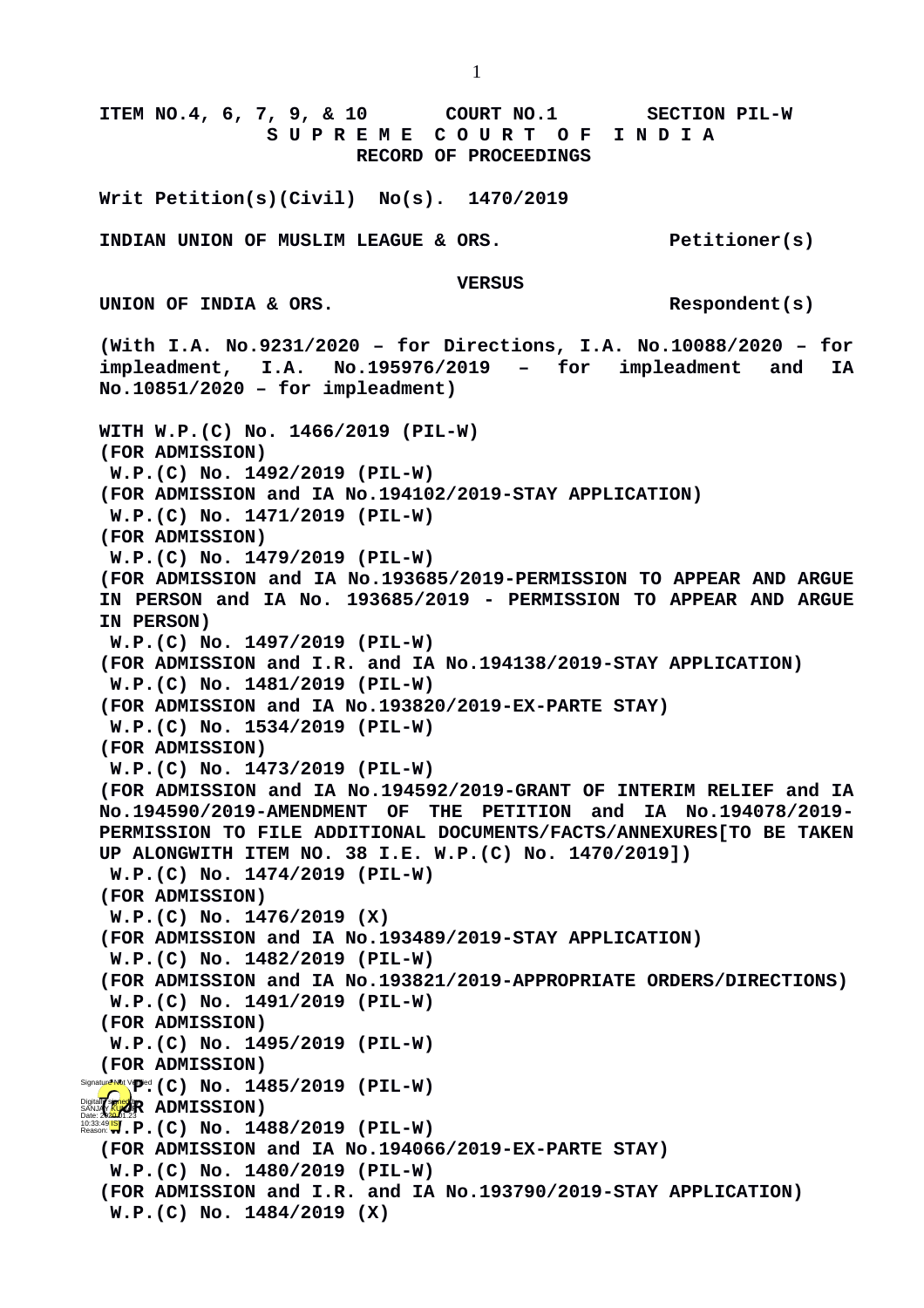```
(FOR ADMISSION)
 W.P.(C) No. 1486/2019 (PIL-W)
(FOR ADMISSION)
 W.P.(C) No. 1478/2019 (PIL-W)
(FOR ADMISSION and IA No.193681/2019-STAY APPLICATION)
 W.P.(C) No. 1487/2019 (X)
(FOR ADMISSION and IA No.194008/2019-EX-PARTE STAY and IA 
No.194007/2019-PERMISSION TO FILE LENGTHY LIST OF DATES)
 W.P.(C) No. 1493/2019 (PIL-W)
(FOR ADMISSION and IA No.194109/2019-GRANT OF INTERIM RELIEF and IA
No.194110/2019-EXEMPTION FROM FILING O.T.)
 W.P.(C) No. 1499/2019 (PIL-W)
 W.P.(C) No. 1506/2019 (PIL-W)
(FOR ADMISSION)
 W.P.(C) No. 1514/2019 (X)
(FOR ADMISSION and IA No.194651/2019-EX-PARTE STAY)
 W.P.(C) No. 1505/2019 (PIL-W)
(FOR ADMISSION)
 W.P.(C) No. 1509/2019 (PIL-W)
(FOR ADMISSION)
 W.P.(C) No. 1508/2019 (PIL-W)
(FOR ADMISSION and IA No.194533/2019-STAY APPLICATION)
 W.P.(C) No. 1510/2019 (X)
(FOR ADMISSION)
 W.P.(C) No. 1503/2019 (PIL-W)
(FOR ADMISSION and IA No.194513/2019-STAY APPLICATION)
 W.P.(C) No. 1513/2019 (PIL-W)
(FOR ADMISSION)
 W.P.(C) No. 1498/2019 (PIL-W)
(FOR ADMISSION)
 W.P.(C) No. 1504/2019 (X)
(FOR ADMISSION and IA No.194517/2019-STAY APPLICATION and IA 
No.194519/2019-PERMISSION TO FILE LENGTHY LIST OF DATES)
 W.P.(C) No. 1500/2019 (PIL-W)
(FOR ADMISSION)
 W.P.(C) No. 1522/2019 (PIL-W)
(FOR ADMISSION and IA No.194906/2019-STAY APPLICATION)
 W.P.(C) No. 1515/2019 (PIL-W)
(FOR ADMISSION and I.R.)
 W.P.(C) No. 1521/2019 (PIL-W)
( FOR STAY APPLICATION ON IA 194830/2019
IA No. 194830/2019 - STAY APPLICATION)
 W.P.(C) No. 1507/2019 (PIL-W)
(FOR ADMISSION and IA No.194520/2019-APPROPRIATE ORDERS/DIRECTIONS)
 W.P.(C) No. 1518/2019 (PIL-W)
(FOR ADMISSION and IA No.194785/2019-APPROPRIATE ORDERS/DIRECTIONS)
 W.P.(C) No. 1527/2019 (PIL-W)
(FOR ADMISSION and IA No.194984/2019-STAY APPLICATION)
 W.P.(C) No. 1511/2019 (X)
(FOR ADMISSION and IA No.194611/2019-EX-PARTE STAY)
 W.P.(C) No. 1526/2019 (PIL-W)
 W.P.(C) No. 1524/2019 (PIL-W)
```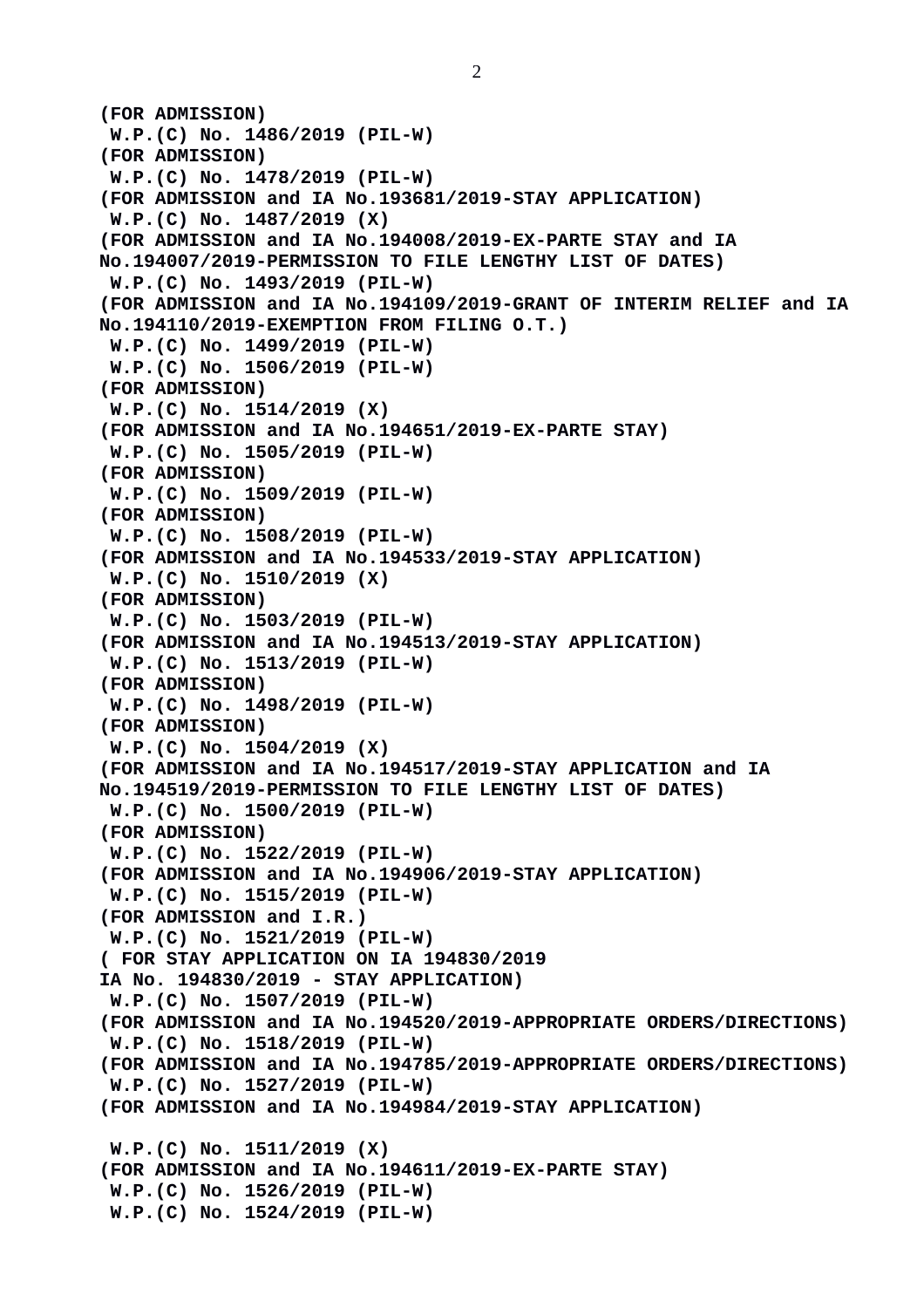**(FOR ADMISSION) W.P.(C) No. 1528/2019 (X) (FOR ADMISSION and IA No.195046/2019-STAY APPLICATION and IA No.195045/2019-PERMISSION TO FILE LENGTHY LIST OF DATES) W.P.(C) No. 1523/2019 (X) (FOR ADMISSION and IA No.194911/2019-EX-PARTE STAY and IA No.194917/2019-PERMISSION TO FILE LENGTHY LIST OF DATES) W.P.(C) No. 1531/2019 (PIL-W) (FOR ADMISSION and IA No.195038/2019-APPROPRIATE ORDERS/DIRECTIONS) W.P.(C) No. 1516/2019 (PIL-W) (FOR ADMISSION and IA No.194771/2019-STAY APPLICATION) W.P.(C) No. 1512/2019 (PIL-W) (FOR ADMISSION and IA No.194618/2019-STAY APPLICATION) W.P.(C) No. 1517/2019 (PIL-W) (FOR ADMISSION and IA No.194770/2019-EX-PARTE STAY[TO BE TAKEN UP ALONGWITH ITEM NO. 38 I.E. W.P.(C) NO. 1470/2019]) W.P.(C) No. 1540/2019 (PIL-W) (FOR ADMISSION and IA No.195102/2019-EXEMPTION FROM FILING O.T. and IA No.195103/2019-PERMISSION TO APPEAR AND ARGUE IN PERSON) W.P.(C) No. 1529/2019 (PIL-W) (FOR ADMISSION) W.P.(C) No. 1530/2019 (PIL-W) (FOR ADMISSION) W.P.(C) No. 1532/2019 (PIL-W) (FOR ADMISSION and IA No.195055/2019-STAY APPLICATION) W.P.(C) No. 1533/2019 (PIL-W) (FOR ADMISSION) W.P.(C) No. 1539/2019 (X) (FOR ADMISSION) W.P.(C) No. 1536/2019 (X) (FOR ADMISSION) W.P.(C) No. 1537/2019 (X) (FOR ADMISSION and IA No.195085/2019-EX-PARTE STAY and IA No.195083/2019-PERMISSION TO FILE LENGTHY LIST OF DATES) W.P.(C) No. 1538/2019 (PIL-W) (FOR ADMISSION and IA No.195097/2019-PERMISSION TO APPEAR AND ARGUE IN PERSON) W.P.(C) No. 1535/2019 (X) (FOR ADMISSION and I.R. and IA No.195075/2019-STAY APPLICATION and IA No.195074/2019-PERMISSION TO FILE LENGTHY LIST OF DATES) W.P.(C) No. 1545/2019 (PIL-W) (FOR ADMISSION and IA No.196345/2019-STAY APPLICATION) W.P.(C) No. 1561/2019 (PIL-W) (FOR ADMISSION and IA No.197671/2019-STAY APPLICATION[TO BE TAKEN UP ALONGWITH ITEM NO. 27 I.E. W.P.(C) NO. 1545/2019]) W.P.(C) No. 1541/2019 (PIL-W) ( FOR IA No. 195106/2019 - STAY APPLICATION) W.P.(C) No. 1560/2019 (PIL-W) (FOR ADMISSION and IA No.197647/2019-APPROPRIATE ORDERS/DIRECTIONS) W.P.(C) No. 1556/2019 (X) (FOR ADMISSION and I.R. and IA No.197395/2019-STAY APPLICATION and IA No.197394/2019-PERMISSION TO FILE LENGTHY LIST OF DATES)**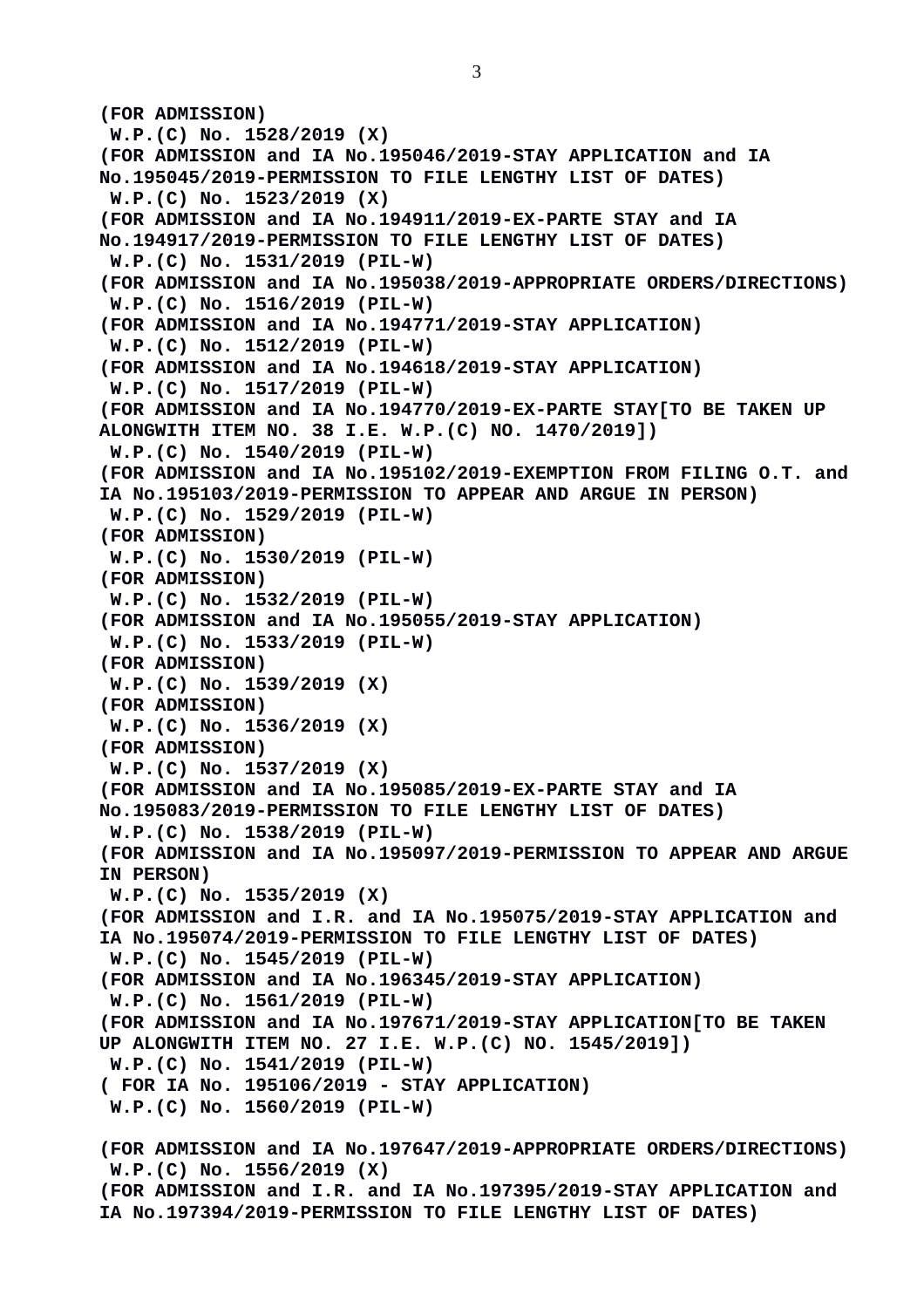**W.P.(C) No. 1567/2019 (X) (FOR ADMISSION and IA No.198463/2019-STAY APPLICATION and IA No.198458/2019-PERMISSION TO FILE LENGTHY LIST OF DATES) W.P.(C) No. 12/2020 (PIL-W) (FOR ADMISSION and IA No.753/2020-EX-PARTE STAY) W.P.(C) No. 3/2020 (PIL-W) (FOR ADMISSION and IA No.179/2020-STAY APPLICATION and IA No.180/2020-PERMISSION TO APPEAR AND ARGUE IN PERSON) W.P.(C) No. 2/2020 (PIL-W) (FOR ADMISSION[TO BE TAKEN UP ALONGWITH ITEM NO. 27 I.E. W.P.(C) NO. 1545/2019]) W.P.(C) No. 1562/2019 (X) (FOR ADMISSION and IA No.197957/2019-STAY APPLICATION and IA No.197956/2019-PERMISSION TO FILE LENGTHY LIST OF DATES) T.P.(C) No. 20/2020 (XVI-A) (FOR ADMISSION and IA No.3468/2020-STAY APPLICATION) W.P.(C) No. 1563/2019 (PIL-W) (FOR ADMISSION) W.P.(C) No. 29/2020 (PIL-W) (FOR ADMISSION and IA No.3370/2020-PERMISSION TO APPEAR AND ARGUE IN PERSON) W.P.(C) No. 24/2020 (PIL-W) (FOR ADMISSION and IA No.2901/2020-EX-PARTE STAY) T.P.(C) No. 31/2020 (XVI-A) (FOR ADMISSION and IA No.4601/2020-STAY APPLICATION) W.P.(C) No. 69/2020 (X) (FOR ADMISSION) W.P.(C) No.64/2020 (FOR ADMISSION and IA No.7050/2020-EX-PARTE STAY[TO BE TAKEN UP ALONGWITH ITEM NO. 4 I.E. W.P.(C) NO. 1470/2019] ) W.P.(C) No. 1546/2019 (X) (FOR ADMISSION and IA No.196370/2019-STAY APPLICATION) W.P.(C) No. 63/2020 (PIL-W) (FOR ADMISSION and IA No.6871/2020-STAY APPLICATION) W.P.(C) No. 115/2020 (PIL-W) (FOR ADMISSION) W.P.(C) No. 109/2020 (PIL-W) (FOR ADMISSION and IA No.8697/2020-STAY APPLICATION) W.P.(C) No. 167/2020 (PIL-W) (FOR ADMISSION and IA No.12010/2020-STAY APPLICATION) W.P.(C) No. 147/2020 (PIL-W) (FOR ADMISSION and IA No.11382/2020-STAY APPLICATION) W.P.(C) No. 49/2020 (PIL-W) (FOR ADMISSION and IA No.5028/2020-STAY APPLICATION) W.P.(C) No. 127/2020 (PIL-W) (FOR ADMISSION) W.P.(C) No. 139/2020 (PIL-W) (FOR ADMISSION) W.P.(C) No. 41/2020 (PIL-W) (FOR ADMISSION and IA No.4477/2020-STAY APPLICATION) W.P.(C) No. 130/2020 (PIL-W) (FOR ADMISSION)**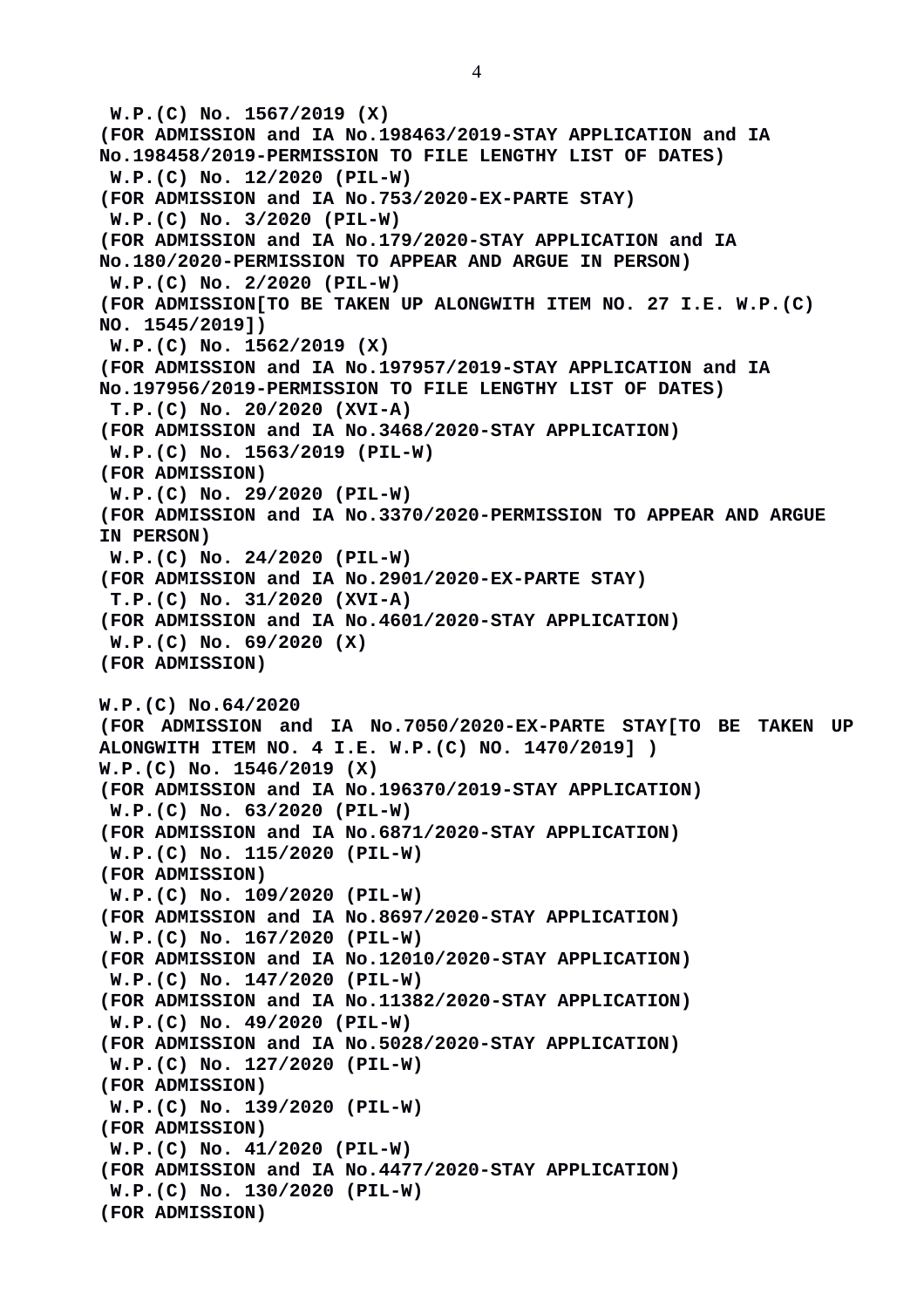5

 **W.P.(C) No. 34/2020 (PIL-W) (FOR ADMISSION and IA No.3830/2020-STAY APPLICATION) W.P.(C) No. 118/2020 (X) (FOR ADMISSION and IA No.9221/2020-EX-PARTE STAY) W.P.(C) No. 120/2020 (PIL-W) (FOR ADMISSION and IA No.9300/2020-EX-PARTE STAY) W.P.(C) No. 149/2020 (PIL-W) (FOR ADMISSION and IA No.11522/2020-STAY APPLICATION) W.P.(C) No. 22/2020 (PIL-W) (FOR ADMISSION and IA No.2059/2020-PERMISSION TO APPEAR AND ARGUE IN PERSON) W.P.(C) No. 157/2020 (PIL-W) (FOR ADMISSION and IA No.11798/2020-PERMISSION TO APPEAR AND ARGUE IN PERSON) W.P.(C) No. 39/2020 (X) (FOR ADMISSION and IA No.4236/2020-STAY APPLICATION and IA No.4237/2020-PERMISSION TO FILE LENGTHY LIST OF DATES) W.P.(C) No. 56/2020 (PIL-W) (FOR ADMISSION) W.P.(C) No. 70/2020 (PIL-W) (FOR ADMISSION) W.P.(C) No. 89/2020 (PIL-W) (FOR ADMISSION) W.P.(C) No. 85/2020 (X) (FOR ADMISSION) W.P.(C) No. 74/2020 (PIL-W) (FOR ADMISSION) W.P.(C) No. 148/2020 (PIL-W) (FOR ADMISSION and IA No.11486/2020-STAY APPLICATION and IA No.11487/2020-EXEMPTION FROM FILING O.T.) W.P.(C) No. 57/2020 (X) (FOR ADMISSION and IA No.6139/2020-STAY APPLICATION and IA No.6138/2020-PERMISSION TO FILE LENGTHY LIST OF DATES) W.P.(C) No. 117/2020 (PIL-W) (FOR ADMISSION) W.P.(C) No. 128/2020 (PIL-W) (FOR ADMISSION) W.P.(C) No. 122/2020 (PIL-W) (FOR ADMISSION) W.P.(C) No. 68/2020 (PIL-W) (FOR ADMISSION and IA No.7493/2020-CLARIFICATION/DIRECTION) W.P.(C) No. 119/2020 (PIL-W) (FOR ADMISSION) W.P.(C) No. 107/2020 (PIL-W) (FOR ADMISSION) W.P.(C) No. 66/2020 (PIL-W) (FOR ADMISSION) W.P.(C) No. 108/2020 (PIL-W) (FOR ADMISSION and IA No.8589/2020-STAY APPLICATION) W.P.(C) No. 60/2020 (PIL-W) (FOR ADMISSION and IA No.6552/2020-STAY APPLICATION) W.P.(C) No. 129/2020 (PIL-W) (FOR ADMISSION)**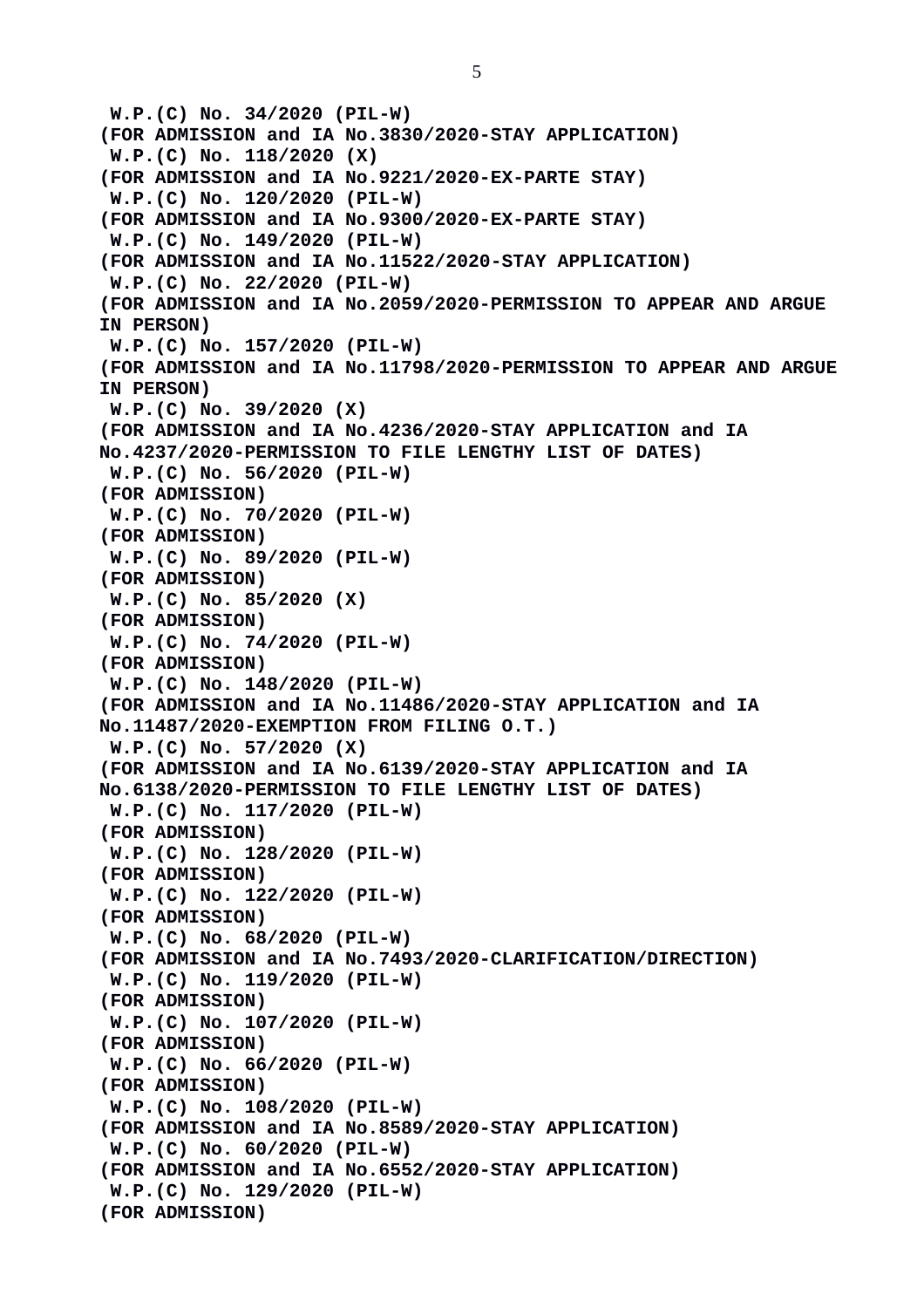**W.P.(C) No. 112/2020 (PIL-W) (FOR ADMISSION and IA No.8852/2020-EX-PARTE STAY and IA No.8858/2020-EXEMPTION FROM FILING O.T.) W.P.(C) No. 124/2020 (PIL-W) (FOR ADMISSION and IA No.9724/2020-EX-PARTE STAY) W.P.(C) No. 116/2020 (PIL-W) (FOR ADMISSION and IA No.8891/2020-EX-PARTE STAY) W.P.(C) No. 79/2020 (PIL-W) (FOR ADMISSION and IA No.8176/2020-EX-PARTE STAY) W.P.(C) No. 144/2020 (PIL-W) (FOR ADMISSION) W.P.(C) No. 138/2020 (PIL-W) (FOR ADMISSION) W.P.(C) No. 133/2020 (PIL-W) (FOR ADMISSION) W.P.(C) No. 114/2020 (PIL-W) (FOR ADMISSION and IA No.8876/2020-APPROPRIATE ORDERS/DIRECTIONS) W.P.(C) No. 121/2020 (PIL-W) (FOR ADMISSION) W.P.(C) No. 146/2020 (PIL-W) (FOR ADMISSION) W.P.(C) No. 155/2020 (PIL-W) (FOR ADMISSION and IA No.11759/2020-GRANT OF INTERIM RELIEF) W.P.(C) No. 150/2020 (PIL-W) (FOR ADMISSION and IA No.11627/2020-STAY APPLICATION) W.P.(C) No. 131/2020 (PIL-W) (FOR ADMISSION and IA No.10091/2020-EX-PARTE STAY) W.P.(C) No. 153/2020 (PIL-W) (FOR ADMISSION) W.P.(C) No. 156/2020 (PIL-W) (FOR ADMISSION) W.P.(C) No. 151/2020 (X) (FOR ADMISSION and IA No.11682/2020-STAY APPLICATION) W.P.(C) No. 159/2020 (PIL-W) (FOR ADMISSION) W.P.(C) No. 154/2020 (PIL-W) (FOR ADMISSION and IA No.11744/2020-STAY APPLICATION) W.P.(C) No. 158/2020 (PIL-W) (FOR ADMISSION) W.P.(C) No. 152/2020 (PIL-W) (FOR ADMISSION) W.P.(C) No. 171/2020 (PIL-W) (FOR ADMISSION and IA No.12152/2020-STAY APPLICATION) W.P.(C) No.5/2020 ([TO BE TAKEN UP ALONGWITH ITEM NO. 4 I.E. W.P.(C) NO. 1470/2019] With IA No. 260/2020 - GRANT OF INTERIM RELIEF) W.P.(C) No.185/2020 (FOR ADMISSION and IA No.12745/2020-EX-PARTE AD-INTERIM RELIEF[TO BE TAKEN UP ALONGWITH ITEM NO. I.E. W.P.(C)NO.1470/2020] ) W.P.(C) No. 183/2020 (PIL-W) (FOR ADMISSION and IA No.12675/2020-STAY APPLICATION) W.P.(C) No. 187/2020 (PIL-W)**

**(FOR ADMISSION)**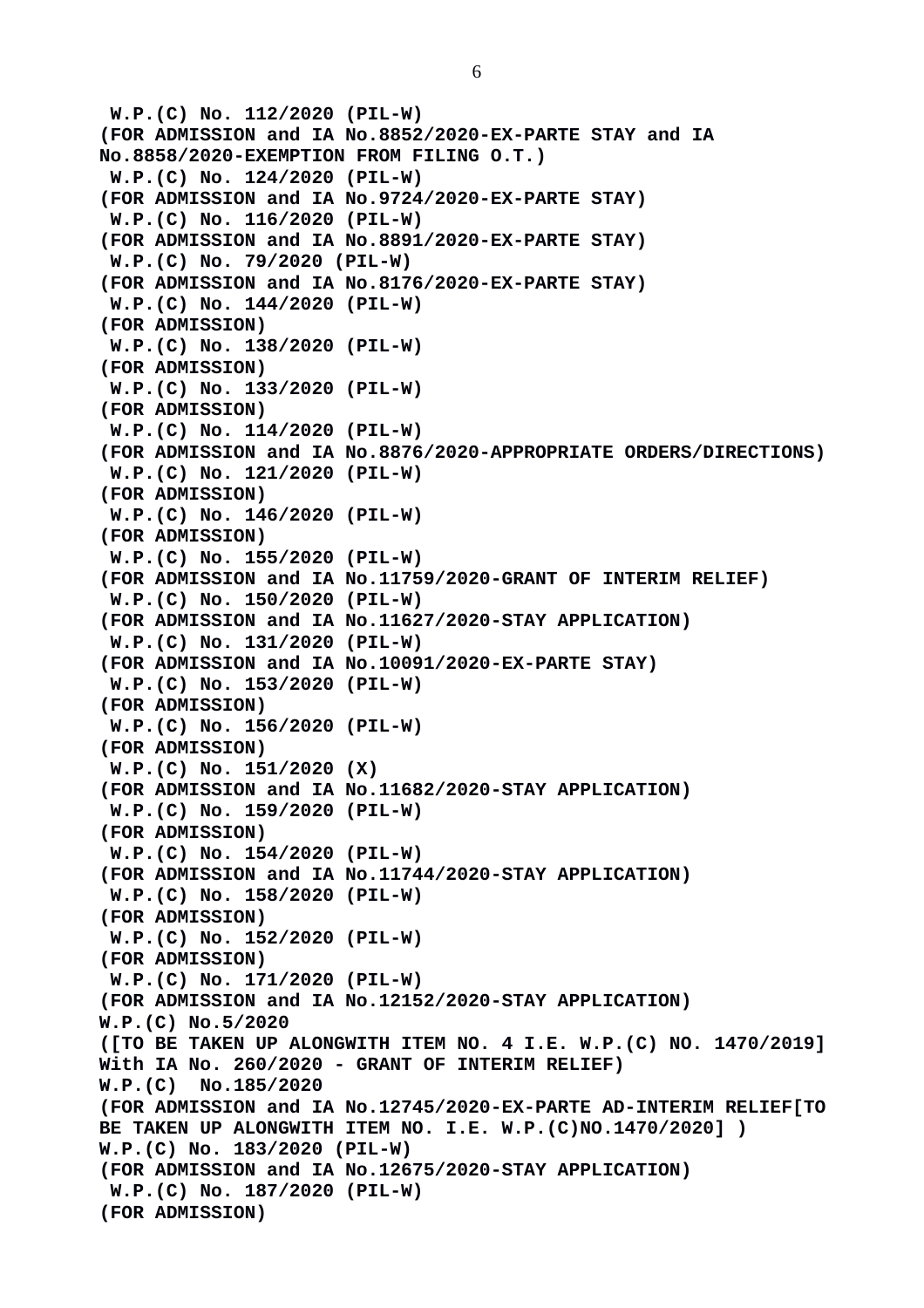**W.P.(C) No. 181/2020 (PIL-W) (FOR ADMISSION) W.P.(C) No.170/2020 (FOR ADMISSION and I.R.[TO BE TAKEN UP ALONGWITH ITEM NO. 4 I.E. W.P.(C) NO. 1470/2019] ) W.P.(C) No. 175/2020 (PIL-W) (FOR PERMISSION TO APPEAR AND ARGUE IN PERSON ON IA 11047/2020) W.P.(C) No. 174/2020 (PIL-W) (With IA No. 9937/2020 - STAY APPLICATION) W.P.(C) No. 169/2020 (PIL-W) (FOR ADMISSION) W.P.(C) No. 161/2020 (PIL-W) (FOR ADMISSION and IA No.11965/2020-STAY APPLICATION) W.P.(C) No. 179/2020 (PIL-W) (FOR ADMISSION and I.R. and IA No.12464/2020-STAY APPLICATION) W.P.(C) No. 180/2020 (PIL-W) (FOR ADMISSION) Date : 22-01-2020 These matters were called on for hearing today. CORAM : HON'BLE THE CHIEF JUSTICE HON'BLE MR. JUSTICE S. ABDUL NAZEER HON'BLE MR. JUSTICE SANJIV KHANNA For Petitioner(s) Petitioner-in-person(s) Ms. Nitya Ramakrishnan, Adv. Mr. Rahul Kripalani, Adv. Mr. Mrigank Prabhakar, AOR Mr. Udita Singh, AOR Mr. Akbar Siddique, AOR Mr. Harshad V. Hameed, AOR Mr. Dileep Poolakkot, Adv. Mrs. Ashly Harshad, Adv. Mr. Muhammed Siddick, Adv. Mr. Md. Shahid Anwar, AOR Mr. Naved Khan, Adv. Mr. Manuar Naseem, Adv. Ms. Taneev Khan, Adv. Ms. Tabassum Khatoon, Adv. Mr. M. R. Shamshad, AOR Mr. Mohd. Nizam Pasha, Adv. Mr. Aditya Samaddar, Adv. Mr. Arijit Sarkar, Adv. Mr. Adeel Ahmed, AOR Mr. Mushtaq Ahmad, Adv.**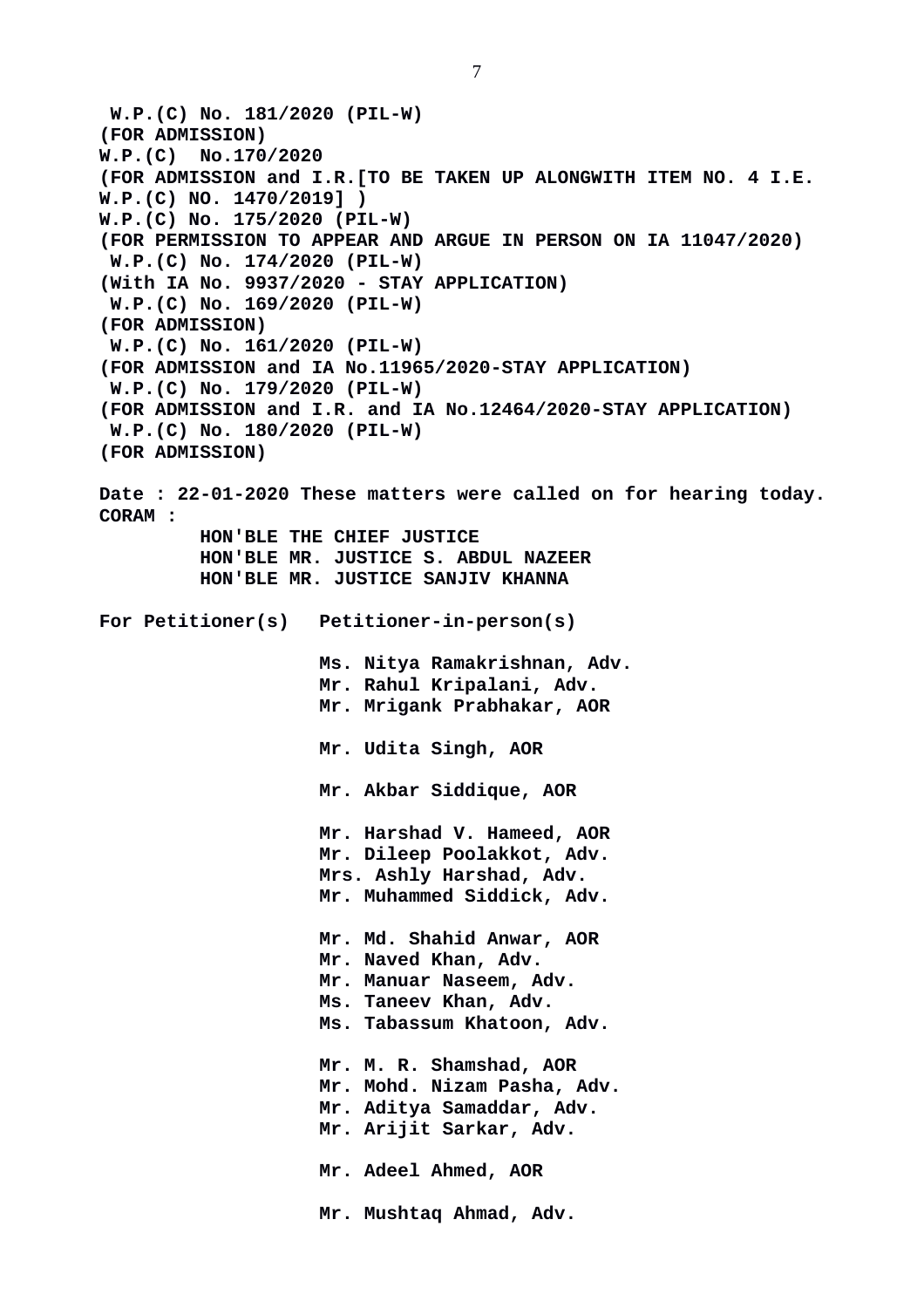**Mr. Farzeen Iqbal, Adv. Mr. Iftikhar Ahmad, Adv. Mr. Syed Rafi, Adv. Mr. Syed Rafat, Adv. Mr. Aljo K. Joseph, Adv. Mr. Danish Zubair Khan, Adv. Mr. P.S. Noor Mohammad, Adv. Mr. M.S. Fatima, Adv. Mr. Javed Khan, Adv. Mr. Shamn Mehwinh Rein, Adv. Mr. Jamahad Bey, Adv. Mr. Waseem Quadri, Adv. Mr. Tamim Quadri, Adv. Mr. Shashank Singh, Adv. Mr. Emamuddin Azmi, Adv. Mr. Aftab Rasheed, Adv. Mr. Chand Qureshi, Adv. Mr. Ahmad Shakeel, Adv. Mr. Hareesh Ahmad Minhas, Adv. Mr. Gujrat Singh, Adv. Mr. Md. Tayyab Khan, Adv. Mr. Syed Rehan, Adv. Mr. Shadman Ali, Adv. Mr. Asad Khan, Adv. Mr. Mohd. Naved Miya, Adv. Mr. Amhar Qamrudeen, Adv. Mr. Safdar Imam, Adv. Mr. Shuaib Ahmad Khan, Adv. Mr. Durmanta Pradhan, Adv. Mr. Mohd Usman Siddiqui, Adv. Mr. Adil Sharfuddin, Adv. Mr. Mannuar Ali, Adv. Mr. Mohd. Waquas, Adv. Mr. Milan Laskar, Adv. Mr. Md. Shahid Anwar, AOR Mr. Imtiaz Ahmed, Adv. Mrs. Naghma Imtiaz, Adv. Mr. Ahmed Zargham, Adv. Ms. Farheen Fatima, Adv. Mr. Ahmed Faraz, Adv. For M/s Equity Lex Associates, AOR Mr. Kapil Sibal, Sr. Adv. Mr. Anoopam N. Prasad, Adv. Mr. Yelamanchili Shiva Santosh Kumar, Adv. Mr. Abdul Azeem Kalebudde, AOR Mr. Ashwani Kumar Dubey, AOR Mr. Atarup Banerjee, Adv. Mr. Anindo Mukherjee, Adv. Mrs. Sarla Chandra, AOR**

8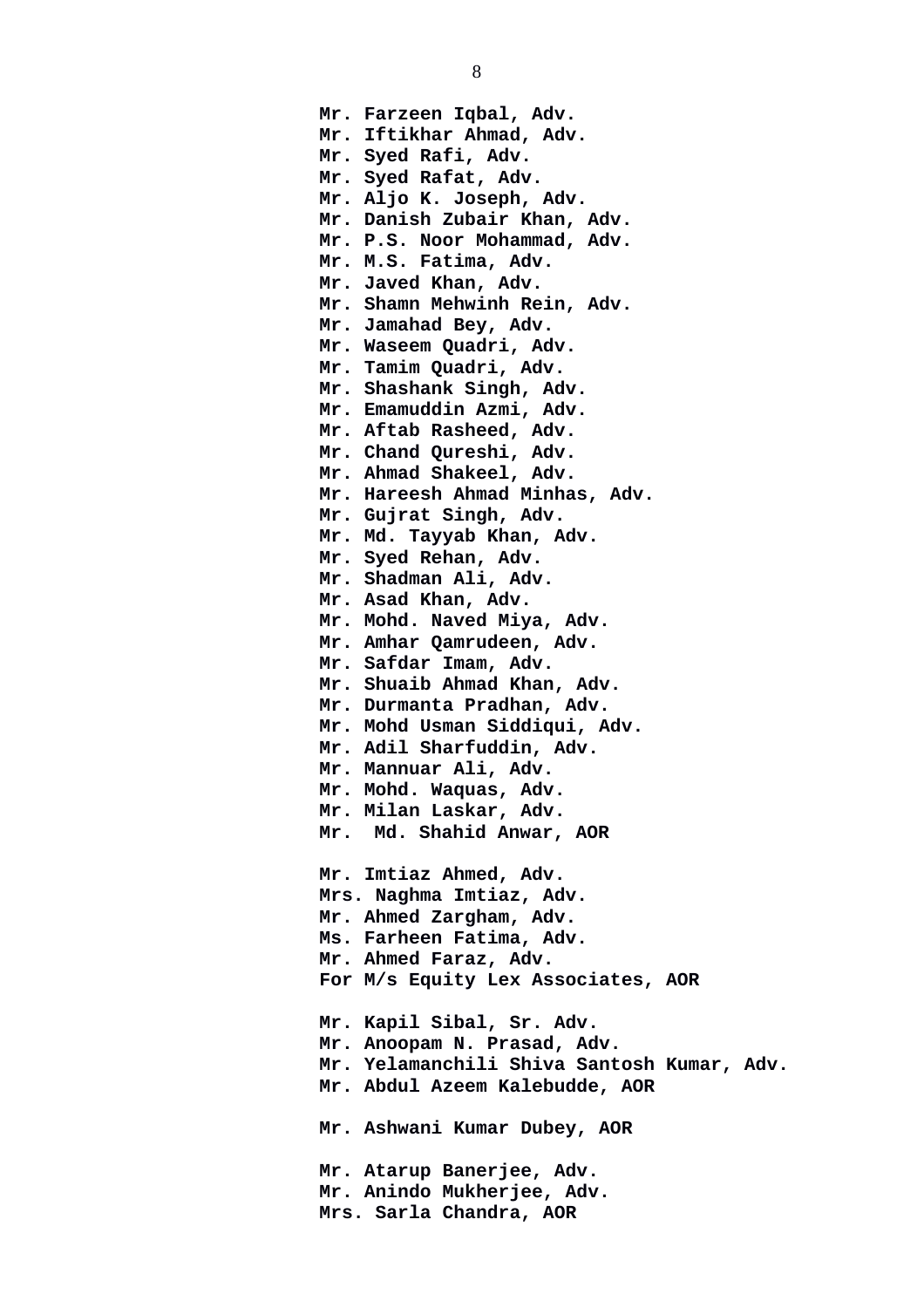**Mr. Kapil Sibal, Sr. Adv. Mr. Abdul Azeem Kalebudde, AOR Mr. Kapil Sibal, Sr. Adv. Mr. Suvidutt M.s., AOR Mr. C.R. Rekhesh Sharma, Adv. Ms./Ms. Anu B., Adv. Mr. Vibhor Ahlawat, Adv. Mr. Harun Rasheed, Adv. Ms. Azma Begum, Adv. Mr. Mouneesh, Adv. Mr. K.B. Haridas, Adv. Mr. Abdul Samad Kh., Adv. Mr. Shreekumar, Adv. Ms. Smita Pandey, Adv. Mr. D. Kumanan, AOR Ms. Swathi Vaibhav, Adv. Mr. Kapil Sibal, Sr. Adv. Ms. Indira Jaising, Sr. Adv. Mr. Haris Beeran, Adv. Mr. Mohammed Shah, Adv. Mr. Mohd. Raiz, Adv. Mr. Mushtaq Salim, Adv. Mr. Usman Ghani Khan, Adv. Mr. Azhar Assees, Adv. Ms. Pallavi Pratap, AOR Mr. Mrigang Dutta, Adv. Mr. P. S. Sudheer, AOR Mr. Rishi Maheshwari, Adv. Ms. Shruti Jose, Adv. Mr. D. Kumanan, AOR Mr. Pulkit Tare, Adv. Mr. Ardhendumauli Kr. Prasad, AOR Ms. Taruna A. Prasad, Adv. Mr. Praneet Pranav, Adv. Mr. Nitesh Ranjan, Adv. Mr. Piyush Singh, Adv. Mr. Vaibhav Shrivastava, Adv. Mr. Raju Ramchandran, Sr. Adv. Mr. Syed Burhanur Rahman, Adv. Mr. Ejaz M. Qureshi, Adv. Mr. Anand Dharshan, Adv.** 

- **Mr. Rahul Narang, Adv.**
- **Mr. Shailesh Chandra Jha, Adv.**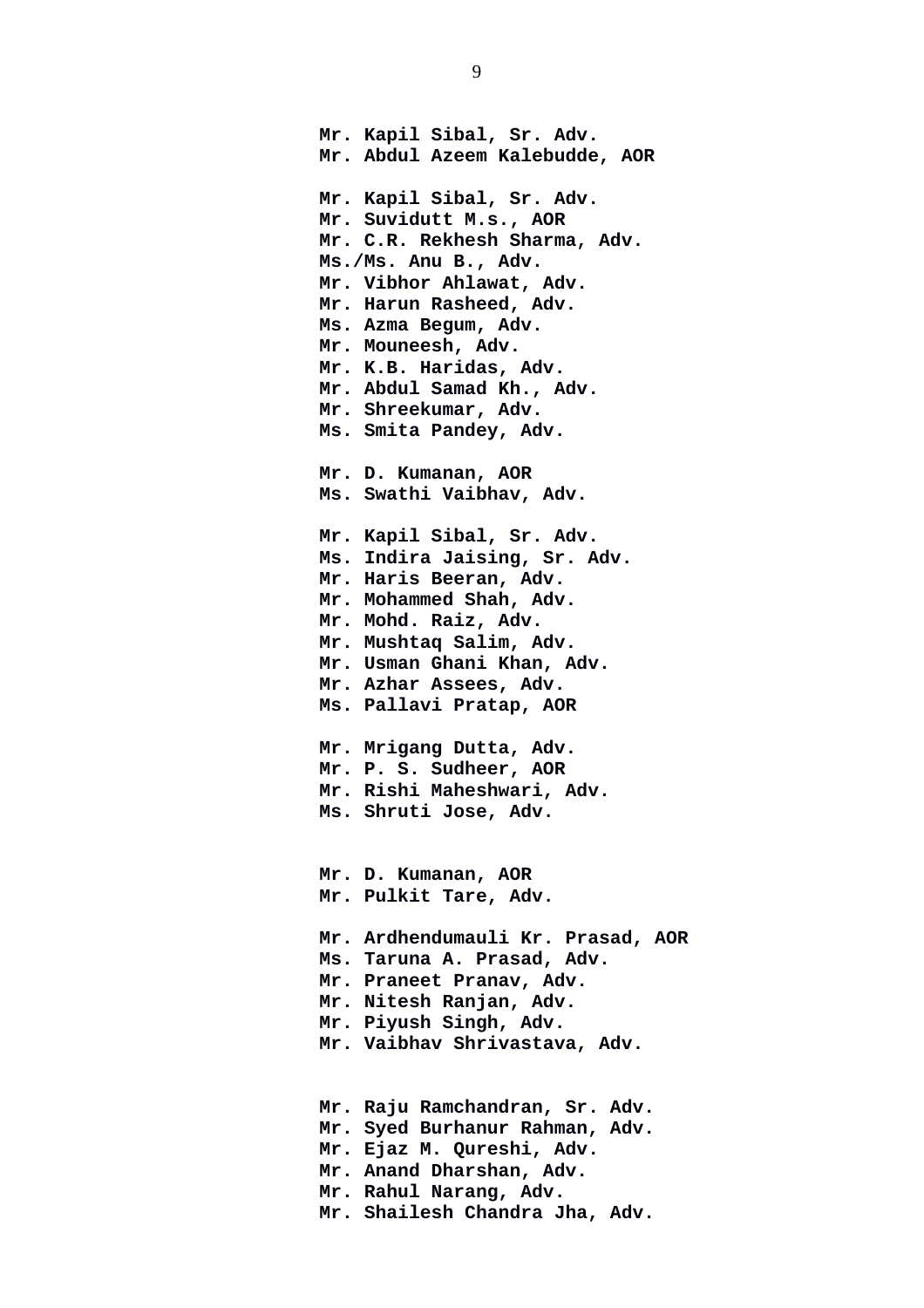**Ms. Pyoli, AOR Ms. Anne Mathew, AOR Mr. Mukund P. Unny, Adv. Mr. Ashwini Kumar Singh, Adv. Ms. Ashima Mandla, Adv. Ms. Mandakini Singh, Adv. Mr. Fuzail Ahmad Ayyubi, AOR Mr. R.B. Singhal, Sr. Adv. Mr. Khushi Mohammed, Adv. Ms. Nilofar Khan, AOR Mrs. Divya Dwivedi, Adv. Mr. Mukesh Kumar, Adv. Mr. Hiralal, Adv. Mr. Vidya Prakash Pathak, Adv. Mr. Somiran Sharma, AOR Mr. Salman Khurshid, Sr. Adv. Mr. Mohd. Farhan Khan, Adv. Ms. Farah Hashmi, Adv. Mr. H.R. Khan, Adv. Mr. Gaurav Dhingra, AOR Ms. Runamoni Bhuyan, AOR Mr. B. V. Balaram Das, AOR Mr. Vikas Singh, Sr. Adv. Mr. Kaushik Choudhury, AOR Ms. Deepika Kalia, Adv. Mr. Mrityunjai Singh, Adv. Mr. Satwik Mishra, Adv. Mr. Rajeev Dhavan, Sr. Adv. Mr. Shakil Ahmed Syed, AOR Mr. Niyaz Ahmad Farooqui, Adv. Mr. Mohd. Parvez Dabas, Adv. Mr. Uzmi Jameel Husain, Adv. Mr. Daanis Ahmad Syed, Adv. Mr. S.S. Kazi, Adv. Mr. Mohd. Shahib, Adv. Mr. Zahid Ali Gehlot, Adv. Mr. Vaibhav Tandon, Adv. Mr. Kaushik Choudhury, AOR Mr. Akarsh Garg, Adv. Mr. Siddharth Jain, Adv. Mr. T.N. Durga Prasad, Adv. Mr. Deepanshu Jain, Adv.**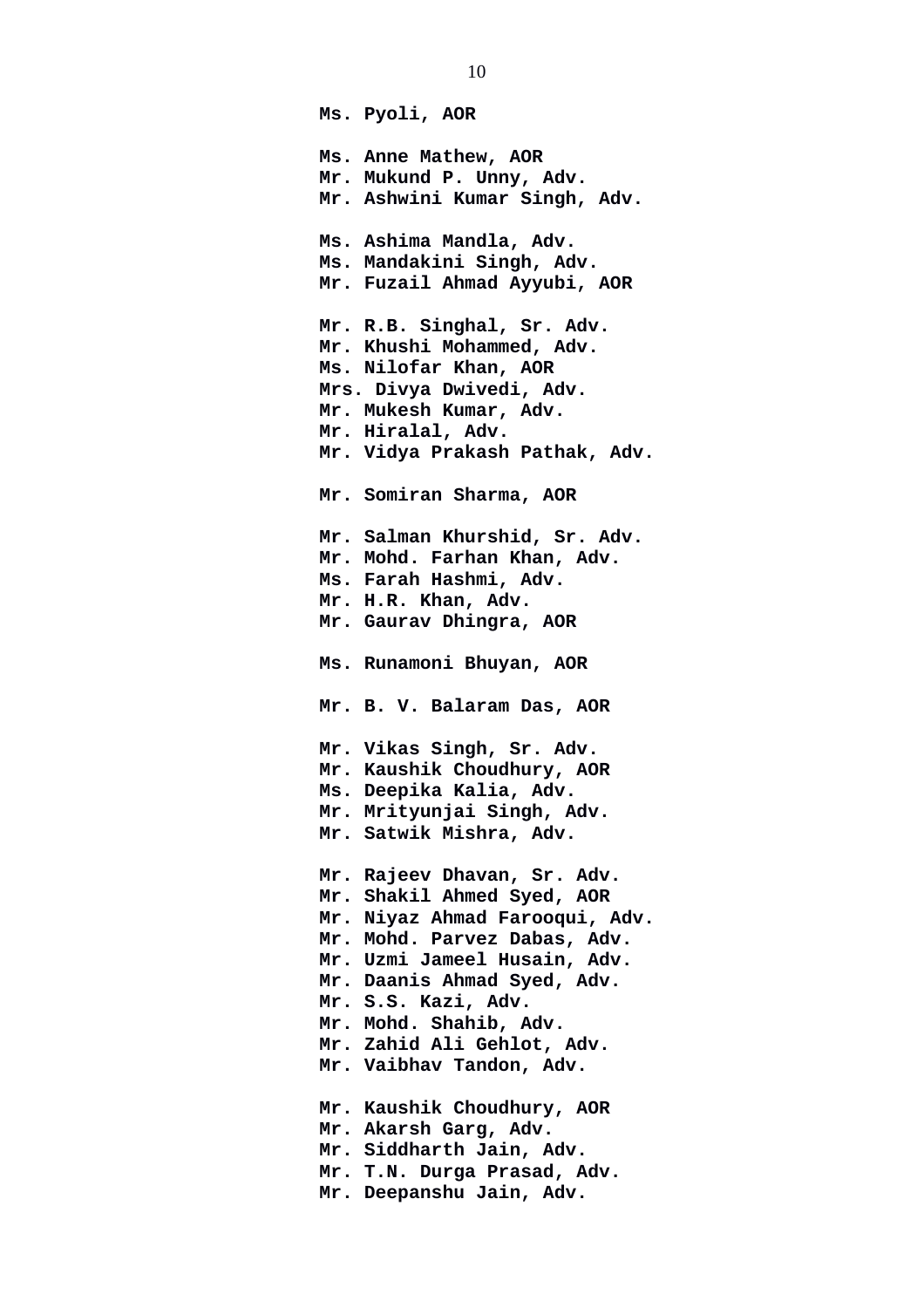**Mr. Shantanu Jain, Adv. Mr. Archit Upadhyay, Adv. Mr. Kapil Sibal, Sr. Adv. Mr. Nizam Pasha, Adv. Mr. Shadan Farasat, AOR Ms. Jahnavi Sindhu, Adv. Ms. Shruti Narayan, Adv. Mr. Devadatt Kamat, Sr. Adv. Mr. Aditya Bhat, Adv. Mr. Rajesh Inamdar, Adv. Mr. Javedur Rahman, Adv. Mr. Ali Asghar Rahim, Adv. Mr. Simran Jeet Singh, Adv. Mr. Gautam Talukdar, AOR Mr. Yusuf Hatim Muchhala, Sr. Adv. Mr. Ejaz Maqbool, AOR Ms. Akriti Chaubey, Adv. Mr. Kunwar Aditya Singh, Adv. Mr. Muhammad Isa M. Hakim, Adv. Ms. Aishwarya Sarkar, Adv. Mr. Shoeb Inamdar, Adv. Mr. P.V. Surendranath, Sr. Adv. Mr. Subhash Chandran, K.R., Adv. Ms. Yogamaya M.G., Adv. Mr. Sawan Kumar Shukla, Adv. Ms. Lekha Sudhakaran, Adv. Mr. Biju P Raman, AOR Mr. Kabir Dixit, AOR Mr. Adil Sharfuddin, Adv. Mr. Mohd. Waquas, Adv. Mr. Rajiv Sinha, Adv. Mr. Shashank Singh, Adv. Mr. Hardik Harjani, Adv. Mr. Ejaz Maqbool, AOR Ms. Akriti Chaubey, Adv. Mr. Kunwar Aditya Singh, Adv. Mr. Muhammad Isa M. Hakim, Adv. Ms. Aishwarya Sarkar, Adv. Mr. G.S. Chauhan, Adv. Mr. M. R. Shamshad, AOR Mr. Aditya Samaddar, Adv. Mr. Arijit Sarkar, Adv. Mr. Devdatt Kamat, Sr. Adv. Mr. Nishanth Patil, AOR Mr. Chirag Jain, Adv.**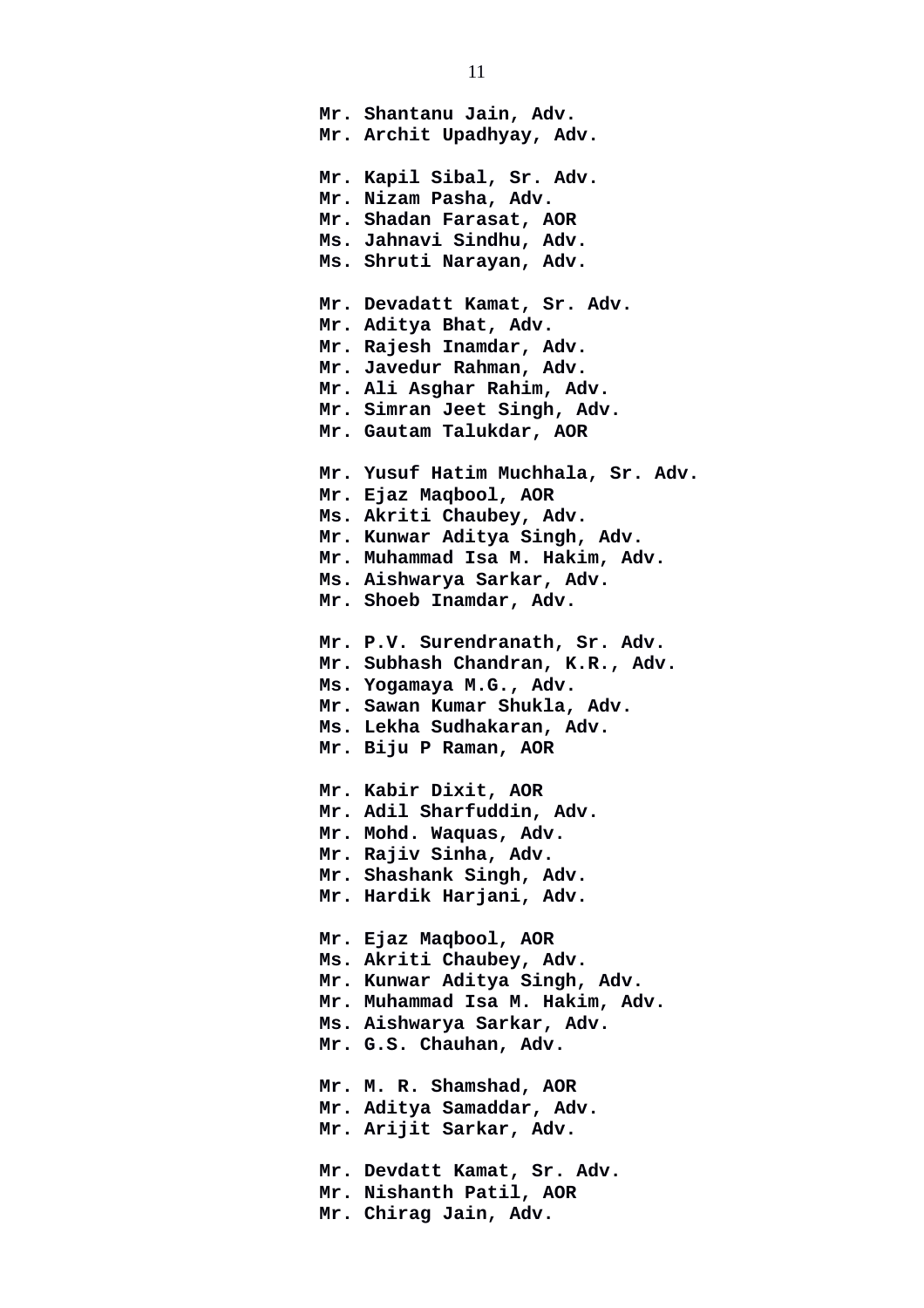**Mr. Ashutosh Lal, Adv. Dr. Vinod Kumar Tewari, AOR Mr. Prashant Bhushan, AOR Mr. Avik Shah, Adv. Ms. Cheryl Dsouza, Adv. Mr. S. Wasim A. Qadri, Sr. Adv. Mr. S. Raza, Adv. Mr. Tamim Qadri, Adv. Mr. Ram Lal, Adv. Mr. Athar Alam, Adv. Mr. Manan Khan, Adv. Mr. Wasey Khan, Adv. Mr. Irfan Ahmed, AOR Mr. Sulaiman Mohd. Khan, Adv. Mr. Mohd. Ainul Ansari, Adv. Mr. Shahbaz Jameel, Adv. Ms. Taiba Khan, Adv. Mr. Pardeep Jatav, Adv. Mr. Kausar Raza Faridi, AOR Mr. Kausar Raza Faridi, AOR Mr. Shashank Sharma, Adv. Mr. Nakul Sehgal, Adv. Mr. Rahul Gupta, Adv. Mr. Pawn Pathak, Adv. Mr. Gurjot Singh, Adv. Ms. Rubina Jawed, Adv. For M/S. Equity Lex Associates, AOR Mr. Basant R., Sr. Adv. Mr. Ramesh Babu M. R., AOR Mr. Ilin Sarasiwat, Adv. Ms. Swati Jain, Adv. Mr. Jugal Kishor, Adv. Mr. Manish Jain, Adv. Mr. Kausar Raza Faridi, AOR Mr. Anish Roy, Adv. Mr. Mukul Kumar, AOR Mr. Mehmood Umar Faruqui, Adv. Mr. Kausar Raza Faridi, AOR Mr. Kamal Nayan Chaodhury, Sr. Adv. Mr. Manish Goswami, Adv. Mr. Rameshwar Prasad Goyal, AOR**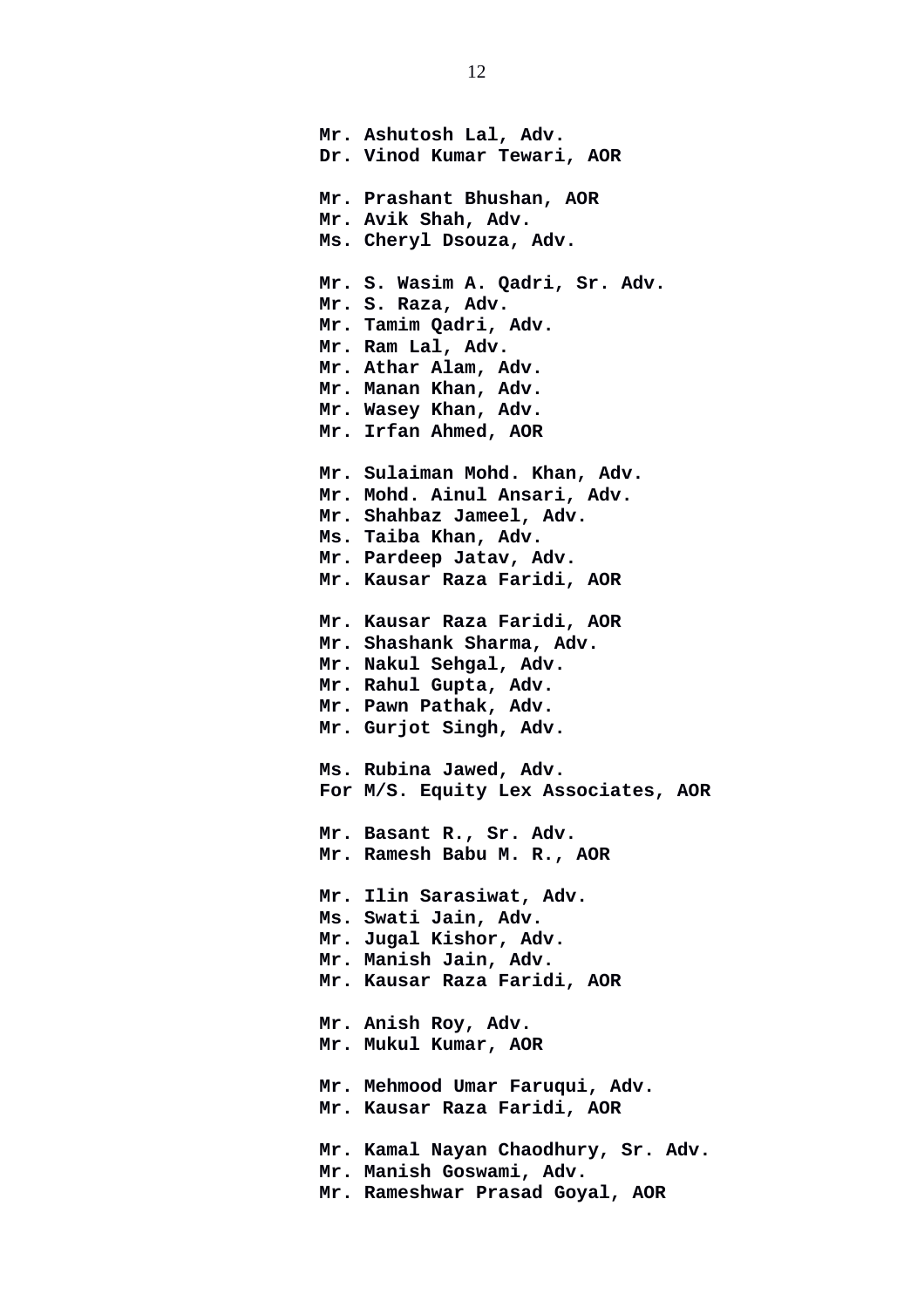**Mr. C.M. Angadi, Adv. Mr. Shereef K.A., Adv. Dr. J. P. Dhanda, AOR Mrs. Raj Rani Dhanda, Adv. Mr. Vineet Dhanda, Adv. Mr. Naushad Alam Usmani, Adv. Mr. Surendra Singh, Adv. Mr. Kausar Raza Faridi, AOR Mr. Shahbaaz Jameel, Adv. Mr. Jugal Kishore Gupta, Adv. Mr. Mahmood Umar, Adv. Mr. Siddartha Bhatnagar, Sr. Adv. Ms. Malvika Trivedi, Adv. Mr. Ankit Yadav, Adv. Mr. Aditya Sidhra, Adv. Mr. Nipun Katyal, Adv. Mr. T. Mahipal, AOR Ms. Malvika Trivedi, Adv. Mr. Ankit Yadav, Adv. Mr. Nipun Katyal, Adv. Ms. Shivani Garg, Adv. Mr. T. Mahipal, AOR Mr. Lzafeer Ahmad, Mr. Talha Abdul Rahman, AOR Mr. Mohd. Shaz Khan, Adv. Mr. Udit Atul Kokanthankar, Adv. Ms. Ujwala Uppaluri, Adv. Mr. Jose Abraham, AOR Mr. Jayant Bhushan, Sr. Adv. Mr. Parthiv K. Goswami, Adv. Mr. Rahul Pratap, AOR Mr. Sanjay R. Hegde, Sr. Adv. Mr. Ram Sankar, Adv. Mr. A. Leo George Rozario, Adv. Ms. G. Chitrakala, Adv. Ms. Maffi, Adv. Mr. Om Prakash Kr. Srivastava, Adv. Mr. Ashish Chaubey, Adv. Mr. Yusuf, AOR Mr. Kishan Datta, AOR Mr. Pravesh Bahuguna, Adv. Mr. Ananya Mohan, Adv.**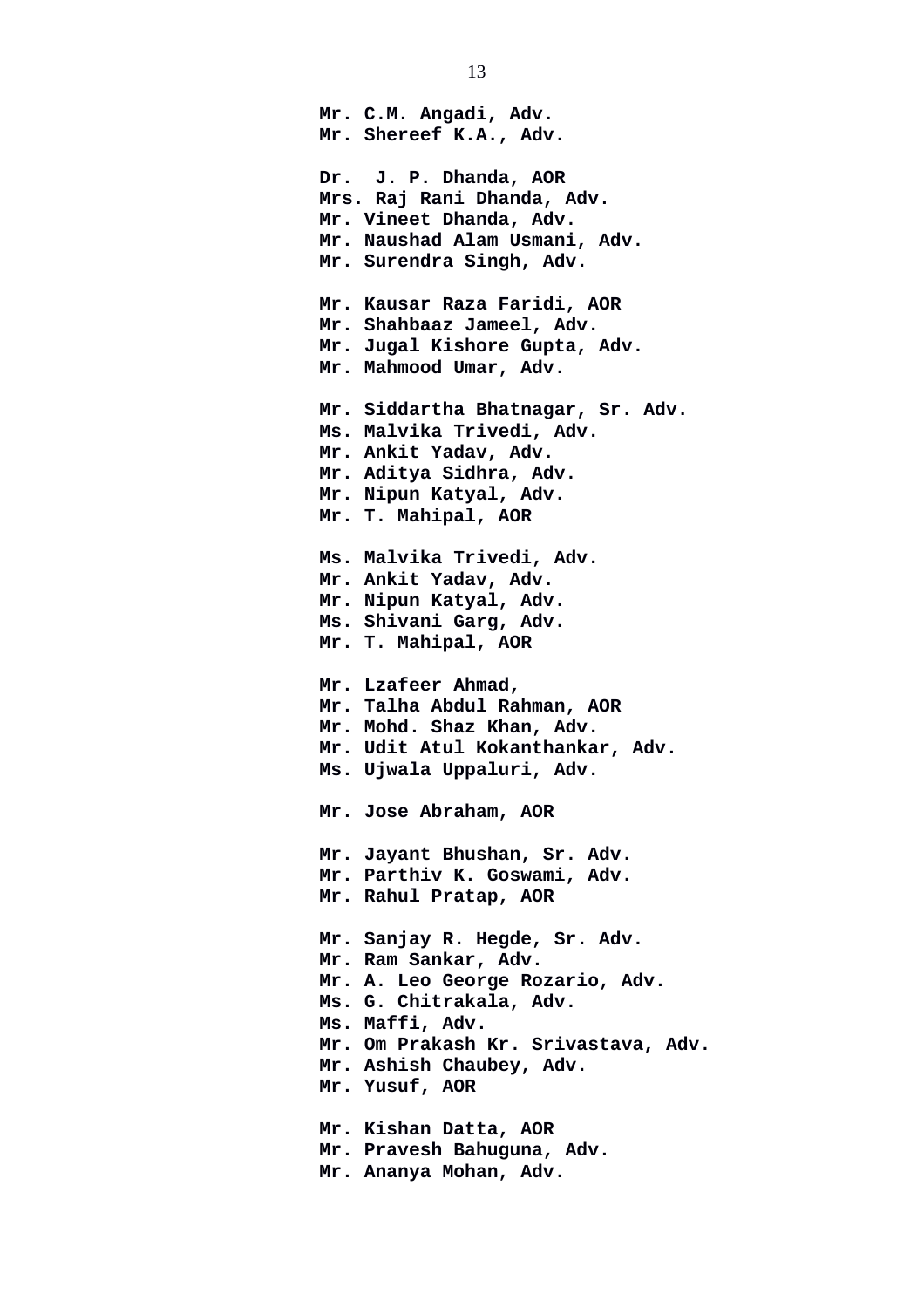**Mr. Jaimon Andrews, Adv. Ms. Shoha Gupta, Adv. Mr. Piyo Harold Jaimon, Adv. Mr. Sandeep Thakur, Adv. Mr. Naresh Kumar, AOR Mr. Sureshan P., AOR Mr. Md. Ziauddin, Adv. Mr. T. Harish Kumar, AOR Mr. Abir Phukan, Adv. Mr. V. Shyamohan, Adv. Ms. Vaishali Goyal, Adv. Mr. Ashkrit Tiwari, Adv. M/s KMNP Law Aor, AOR Mr. T. Harish Kumar, AOR Mr. Prashant Padmanabhan, Adv. Mr. Navneet Dugar, Adv. Mr. D. Srenivasan, Adv. Petitioner-in-person Mr. Mohd. Irshad Hanif, AOR Mr. Manoj V. George, Adv. Mr. Shishir Raj, Adv. Mr. Md. Adeel Siddiqui, Adv. Mr. Abir Phukan, Adv. Mr. V. Shyamohan, Adv. Ms. Vaishali Goyal, Adv. Mr. Ashkrit Tiwari, Adv. Mr. Abhimanyu Tewari, AOR Mr. Guru Krishna Kumar, Sr. Adv. Mr. Syed Shahid Hussain Rizvi, AOR Mr. Zeeshan Rizvi, Adv. Mr. Anas Rizvi, Adv. Mr. Syed Shahid Hussain Rizvi, AOR Mr. Zeeshan Rizvi, Adv. Mr. K.P. Singh, Adv. Mr. K.S. Rana, AOR Mr. Kausar Raza Faridi, AOR Mr. Shyam Diwan, Sr. Adv. Mr. Somiran Sharma, AOR Mr. P. A. Noor Muhamed, AOR Mr. Abdul Shukoor M, Adv.**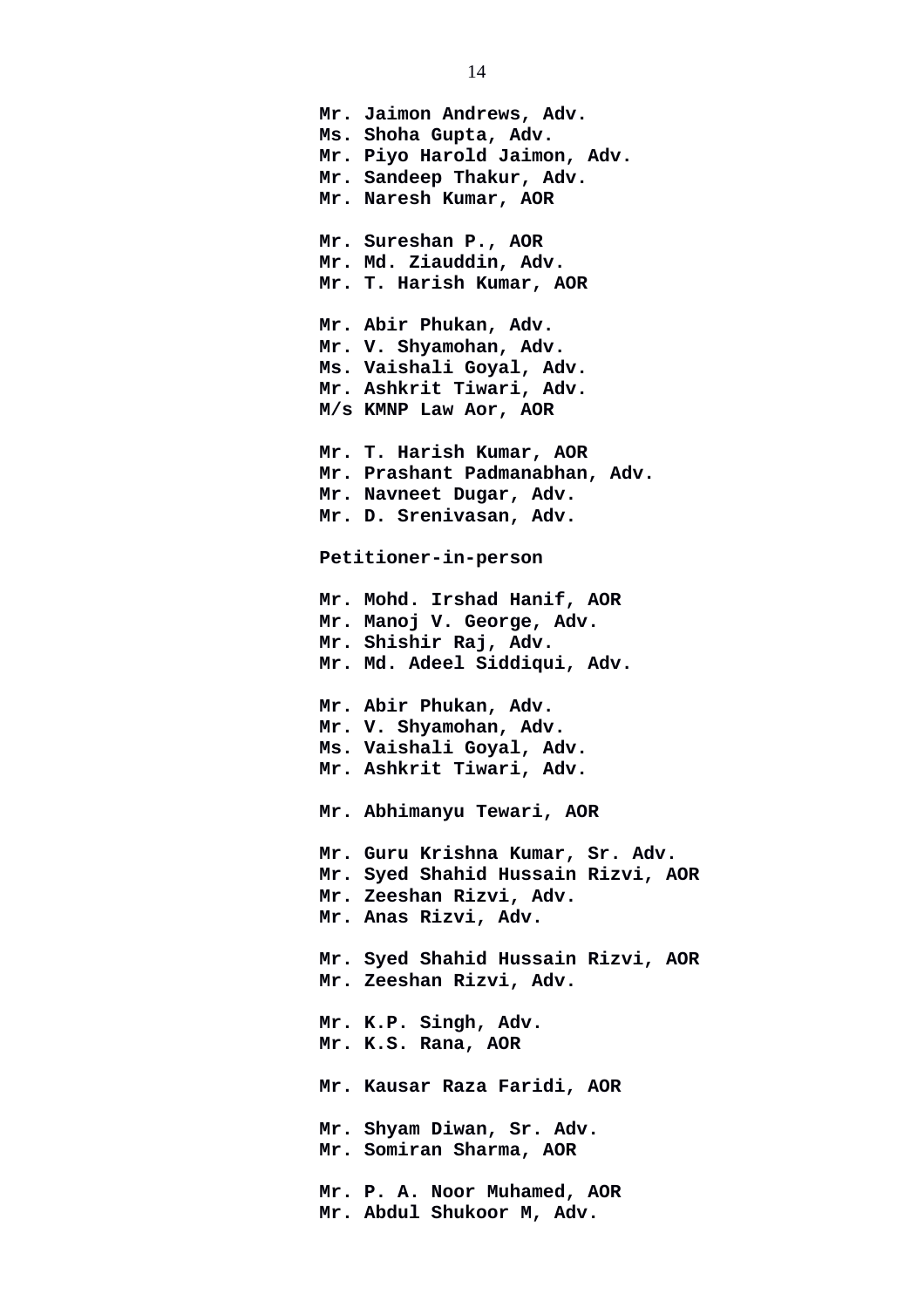**Mr. A. Mohamed Yusuff, Adv. Mr. Mohamad Shareef K.P., Adv. Mr. Abdul Latheef M.P., Adv. Mr. Abdul Rahiman, Adv. Mr. Shereef, K.A., Adv. Mr. Sheik Moulali Basha, Adv. Mr. Saipan Shaikh, Adv. Mr. S.A.S. Alaudeen, Adv. Mr. Ansar Ul Haq, Adv. Mr. P. A. Noor Muhamed, AOR Mr. Abdul Rahiman, Adv. Mr. Shereef, K.A., Adv. Mr. Naveed Ahmed, Adv. Mr. Bilal Ahmed Turki, Adv. Mr. Shahlil Hameed, Adv. Ms. Indira Jaising, Sr. Adv. Mr. Fuzail Ahmad Ayyubi, AOR Mr. Abdul Qadir, Adv. Mr. Saud Ahmad, Adv. Mr. Paras Nath Singh, Adv. Ms. Disha Wadekar, Adv. Mr. Mohammad Wasim, Adv. Mr. Ibad Mushtaq, Adv. Ms. Aditi Gupta, Adv. Ms. Indira Jaising, Sr. Adv. Mr. Paras Nath Singh, Adv. Ms. Disha Wadekar, Adv. Mr. Mohammad Wasim, Adv. Mr. Ibad Mushtaq, Adv. Ms. Aditi Gupta, Adv. Mr. Fuzail Ahmad Ayyubi, AOR Mr. Abdul Qadir, Adv. Mr. Yusuf Hatim Muchhala, Sr. Adv. Mr. Ejaz Maqbool, AOR Mr. S.S. Kazi, Adv. Ms. Akriti Chaubey, Adv. Mr. Kunwar Aditya Singh, Adv. Mr. Muhammad Isa M. Hakim, Adv. Ms. Aishwarya Sarkar, Adv. Mr. Gaurav Agarwal, Adv. Mr. Nishe Rajen Shonker, AOR Mrs. Anu K. Joy, Adv. Mr. Alim Anvar, Adv. Mr. Shaji J. Kodankandath, Adv. Dr. Menaka Guruswamy, Sr. Adv. Mr. Fuzail Ahmad Ayyubi, AOR Ms. Deepali Dwivedi, Adv.**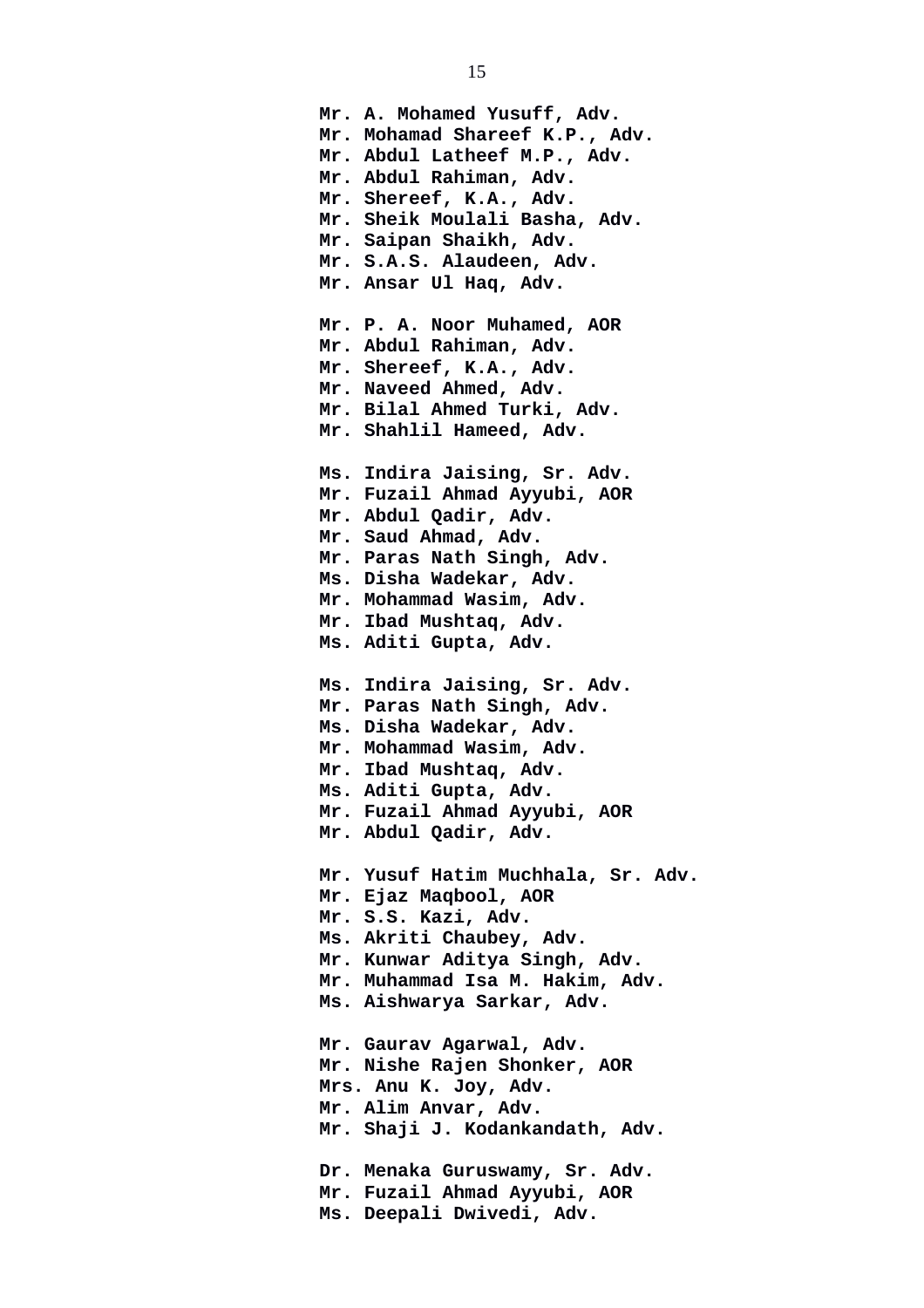**Mr. Abdul Qadir, Adv. Mr. Saud Ahmad, Adv. Mr. Ibad Mushtaq, Adv. Ms. Aditi Gupta, Adv. Mr. Fuzail Ahmad Ayyubi, AOR Mr. Kapil Sibal, Sr. Adv. Mr. Fuzail Ahmad Ayyubi, AOR Mr. Abdul Qadir, Adv. Mr. Saud Ahmad, Adv. Mr. Ibad Mushtaq, Adv. Ms. Aditi Gupta, Adv. Mr. Fuzail Ahmad Ayyubi, AOR Mr. Shakil Ahmed Syed, AOR Mr. Anees Ahmad, Adv. Mr. A.A. Ansari, Adv. Mr. Gopal Shankarnarayanan, Sr. Adv. Mr. Krishan Kumar, AOR Mr. Mohit Gulati, Adv. Mr. Haider Ali, Adv. Mr. Atul Shivpuri, Adv. Mr. Devansh Mohta, Adv. Mr. Talha Abdul Rahman, AOR Mr. Mohd. Shaz Khan, Adv. Mr. Udit Atul Kokamthamkar, Adv. Mr. Dheeraj Srivastava, Adv. Ms. Ujwala Uppaluri, Adv. Mr. J.V. Singh, Adv. Mr. K.V. Vishwanathan, Sr. Adv. Ms. Vrinda Bhandari, Adv. Mr. Aakarsh Kamra, AOR Mr. C.R. Jaya Sukin, Adv. Ms. Divya Mishra, Adv. Ms. Baby Devi Bonia, Adv. Ms. Savita Devi, Adv. Mr. Ashutosh Kumar Srivastava, Adv. Mr. K.R. Satheesh, Adv. Ms. Smita Pandey, Adv. Mr. Rahul Sharma, Adv. Mr. Tarun Kant Samantaray, Adv. Ms. Surajita Pattanaik, Adv. Mr. Karri Venkata Reddy, Adv. Mr. Bikas Chandra, Adv. Ms. Chandra Rajan, Adv. Mr. Narender Kumar Verma, AOR Mr. K.V. Vishwanathan, Sr. Adv. Ms. Vrinda Bhandari, Adv.**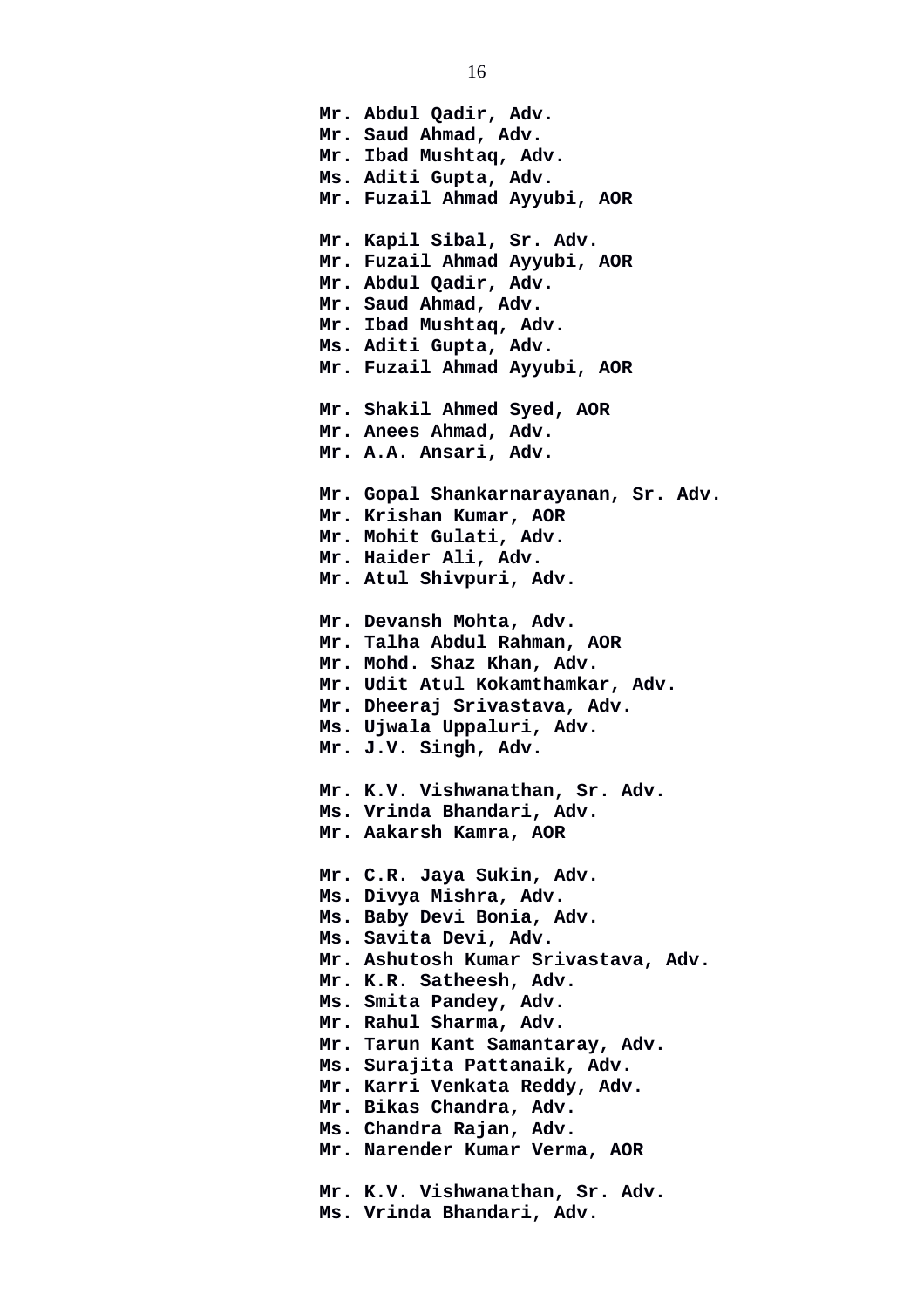**Ms. Anannya Ghose, AOR Mr. Sujit Bhattacharya, Adv. Mr. Shanti Ranjan Das, Adv. Mr. Dhirendra Kr. Mishra, Adv. Mr. S. Wasim A. Qadri, Sr. Adv. Mr. Jubair Ahmad Khan, Adv. Mr. Zaid Ali Subzposh, Adv. Mr. Tamim Qadri, Adv. Mr. Saeed Qadri, Adv. Ms. Areena Rahat, Adv. Mr. Karan Kanwal, Adv. Mr. Akshay Gupta, Adv. Mr. Shraveen Kumar Verma, Adv. Mr./Ms. Udita Singh, AOR Mr. Sushil Karanjkar, Adv. For Mr. K.N. Rai, AOR Mr. Narinder Hooda, Sr. Adv. Mr. Yajor Bhalla, Adv. Mr. Vivek Bhati, Adv. Mr. Bharat Upreti, Adv. Mr. Shubham Bhalla, AOR Mr. Gopal Sankarnarayanan, Sr. Adv. Mr. Zulfiker Ali P. S, AOR Mr. K.A. Jallel, Adv. Mr. Thayyeb Hudawai, Adv. Ms. Lakshmi Sree P, Adv. Mr. Touseef Ahmad Dar, Adv. Mr. Rameshwar Prasad Goyal, AOR Mr. Santosh Krishnan, Adv. Mr. Manoj V. George, Adv. Mr. Zulfiker Ali P. S, AOR Ms. Shilpa Liza George, Adv. Mr. Faisal M. Aboobaker, Adv. Ms. Lakshmi Sree Puthenpurackal, Adv. Mr. Gopal Sankaranarayanan, Sr. Adv. Mr. Zulfiker Ali P. S, AOR Mr. Muhammad Tayyib Hudawai, Adv. Mr. Faisal M. Aboobaker, Adv. Ms. Lakshmi Sree Puthenpurackal, Adv. Mr. Touseef Ahmad Dar, Adv. Ms. Jahnavi Sindhu, Adv. Ms. Shruti Narayan, Adv. Mr. Shadan Farasat, AOR**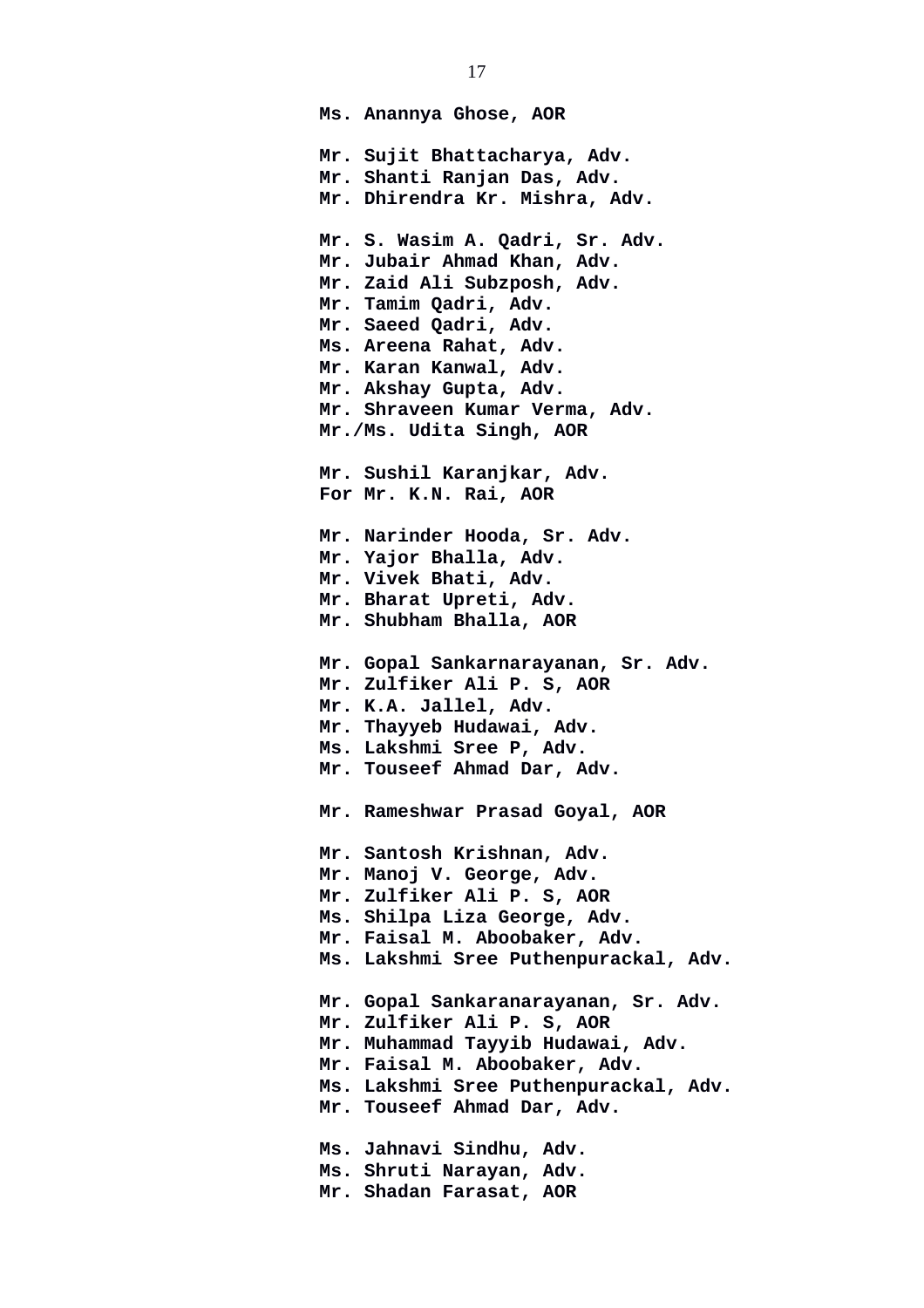**Mr. Anis Ahmed Khan, AOR Ms. Rubina Jawed, Adv. Mr. Salman Khurshid, Sr. Adv. Mr. Nishanth Patil, AOR Mr. Chirag Jain, Adv. Mr. Salman Khurshid, Sr. Adv. Mr. Fuzail Ahmad Ayyubi, AOR Mr. Abdul Qadir, Adv. Mr. Saud Ahmad, Adv. Mr. Ibad Mushtaq, Adv. Ms. Amna Darakshan, Adv. Ms. Tlangpuii Ralte, Adv. Ms. Aditi Gupta, Adv. Petitioner-in-person(s) Mr. Farrukh Rasheed, AOR Mr. Fuzail Ahmad Ayyubi, AOR Mr. Abdul Qadir, Adv. Mr. Saud Ahmad, Adv. Mr. Ibad Mushtaq, Adv. Ms. Aditi Gupta, Adv. Mr. SC Hasnain, Sr. Adv. Mr. Aftab Ali Khan, AOR Mr. Ali Safeer Farooqui, Adv. Mr. Syed Imtiyaz Ali, Adv. Mr. M.Z. Cahudhary, Adv. Mr. Mumtaz Alam Siddiqui, Adv. Mr. Arvind Kumar Kanva, Adv. Mr. Mohd. Zahid Husain, Adv. Mr. Ishard Ahmad, Adv. Mr. Abdul Karim Ansari, Adv. Mr. Raees Farooqui, Adv. Mr. Yasir Rauf, Adv. Mr. Fuzail Ahmad Ayyubi, AOR Mr. Abdul Qadir, Adv. Mr. Saud Ahmad, Adv. Mr. Rashid Saeed, Adv. Mr. Ibad Mushtaq, Adv. Ms. Aditi Gupta, Adv. Mr. Tanwir Ahmad Khan, Adv. Mr. Raju Ramachandran, Sr. Adv. Mr. Rishad Ahmed Chowdhury, AOR Mr. Sabyasachi Chatterjee, Adv. Mr. Akashdeep Mukherjee, Adv. Mr. Mukut Biswas, Adv. Mr. Supratik Sarkar, Adv.**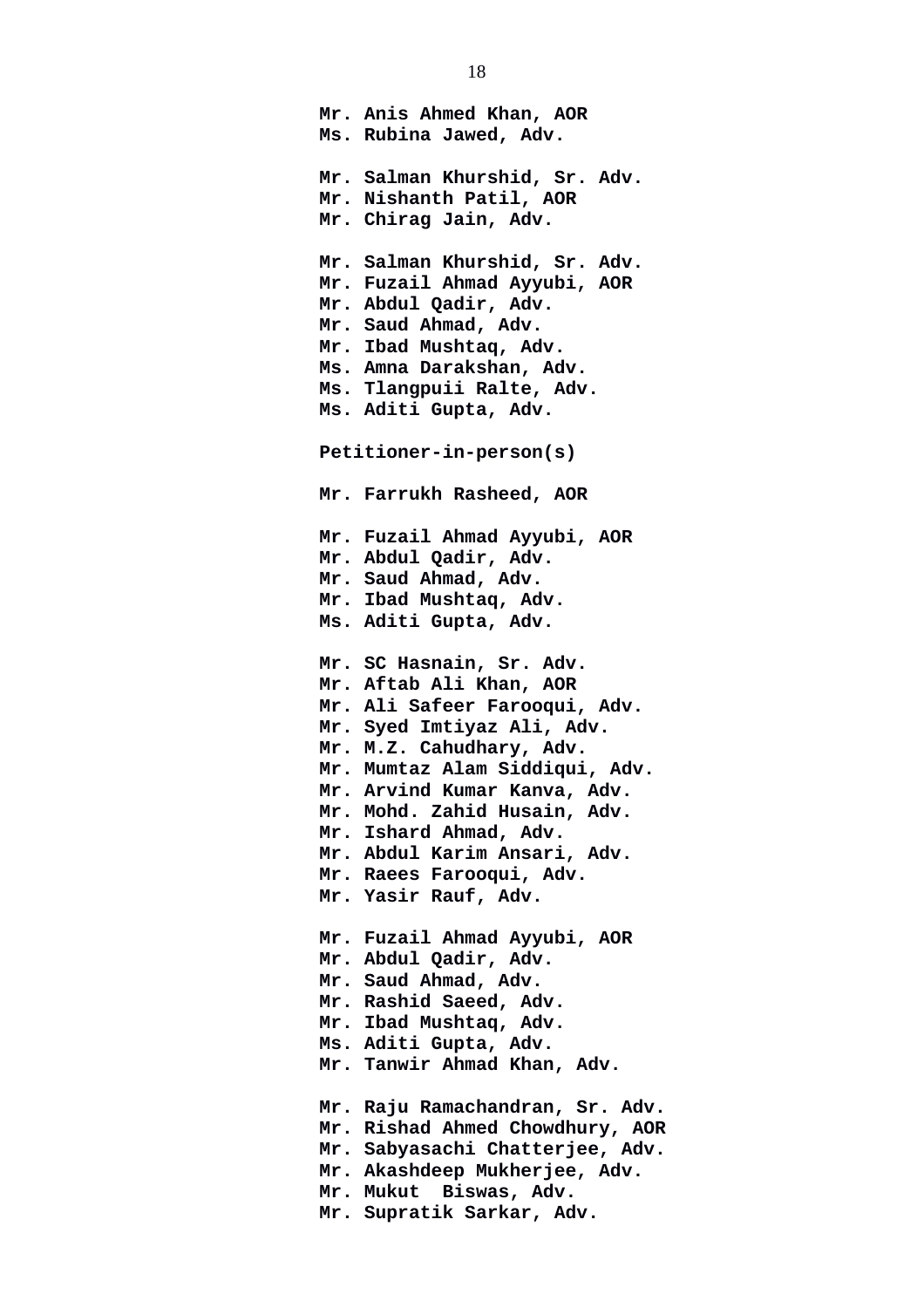**Mr. Pintu Kanrar, Adv. Ms. Madhurika Ray, Adv. Mr. Sanjay R. Hegde, Sr. Adv. Mr. Mrigank Prabhakar, AOR Mr. Anas Tanwir, Adv. Mr. Abdul Kadir, Adv. Mr. Gulfeshan Javed, Adv. Mr. Dilshad Bohra, Adv. Mr. M. Aleem Syed, Adv. Ms. Sakshi Banga, Adv. Dr. Menaka Guruswamy, Sr. Adv. Mrs. Shally Bhasin, AOR Ms. Arundhati Katju, Adv. Ms. Madhavi Agrawal, Adv. Ms. Saloni Mahajan, Adv. Mr. Mohit Negi, Adv. Ms. Bhavya Tandon, Adv. Mr. V. Shyamohan, AOR Mr. Colin Gonsalves, Sr. Adv. Mr. Siddharth Seem, Adv. Mr. Satya Mitra, AOR Mr. Vikas Singh, Sr. Adv. Mr. Kaushik Choudhury, Adv. Ms. Dharitry Phookan, AOR Mr. Amit Goyal, Adv. Mr. Pritam Baruah, Adv. Mr. Akarsh Garg, Adv. Mr. Udayaditya Banerjee, Adv. Mr. Sudipat Sirkar, Adv. Ms. Parul Shukla, AOR Mr. Adeel Ahmed, AOR Mr. Anis Ahmed Khan, AOR Mr. Shoaib Ahmad Khan, Adv. Mr. Mohd. Naved Mian, Adv. Mr. Rahamathula Kothwal, Adv. Mr. S. A. Amin Ahmed, Adv. Ms. Manju Jetley, AOR Mr. Alok Singh, Adv. Mr. Vinay Kumar Ahrodia, Adv. Mr. Saket Gautam, Adv. Mr. C.P. Singh, Adv. Mr. Sunil Mallan, Adv. Ms. Manju Jetley, AOR**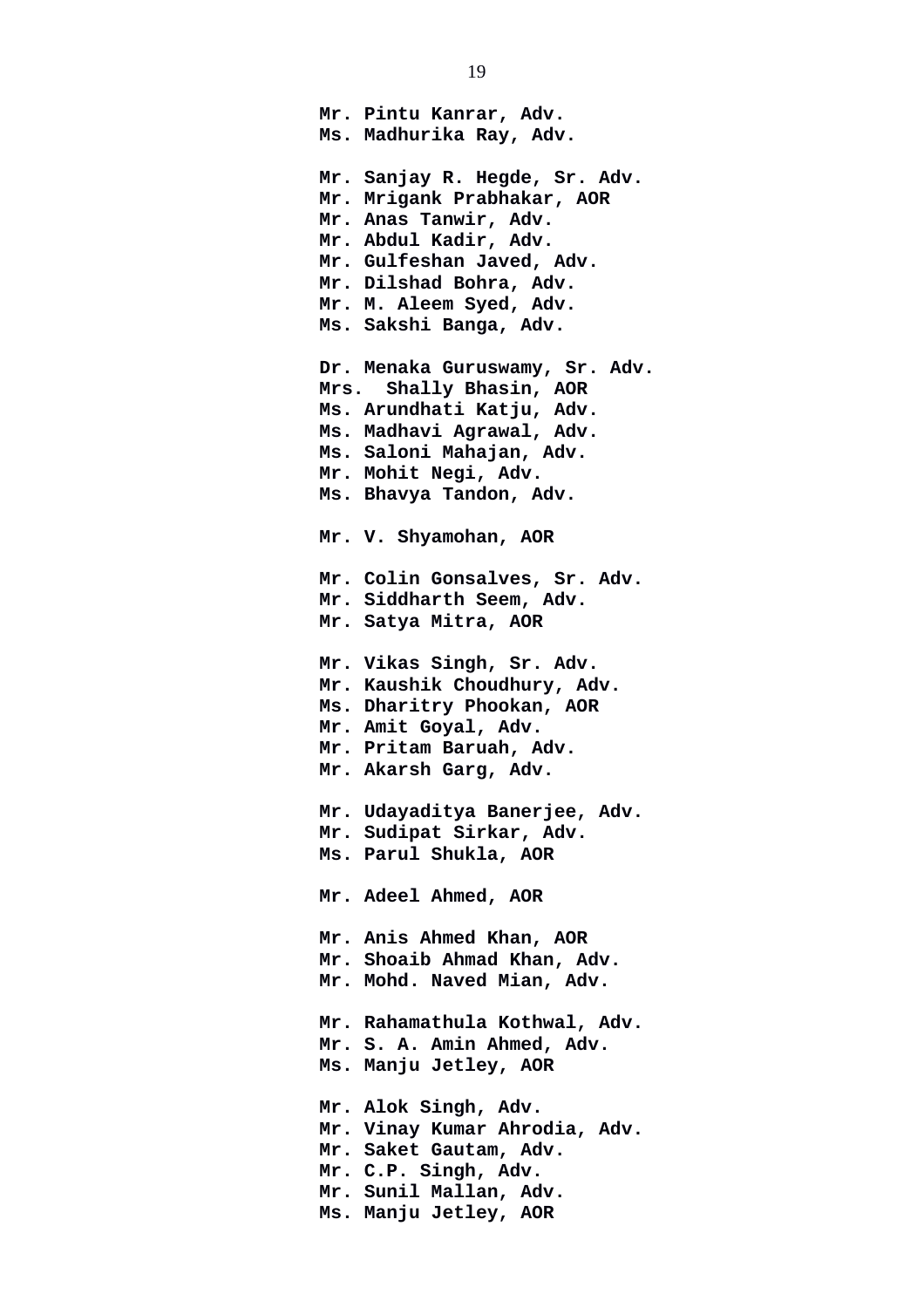**Mr. Shakeel Ahmed, AOR Mr. Barhm Dev Jha, Adv. Ms. Sadiya Shakeel, Adv. Ms. Preeti Jha, Adv. Ms. Priyanka Jha, Adv. Dr. Shamsuddin, Adv. Ms. Husain, Adv. Mr. Deepak Mohan, Adv. Ms. Aakriti Srivastava, Adv. Mr. Saifuddin Shams, Adv. Mr./Ms. Shaheen Shams, Adv. Ms. Manju Jetley, AOR Mr. Rahamathula Kothwal, Adv. Mr. S.A. Amin Ahmed, Adv. Ms. Manju Jetley, AOR Ms. Anannya Ghosh, AOR Dr. Nafis A. Siddiqui, AOR Mr. Satish Pandey, Adv. Mr. Sachin Sharma, AOR Mr. Vinod Singh, Adv. Mr. Rahul Gaur, Adv. Ms. Krishma Sarma, Adv. Mr. Pradeep Kumar, Adv. Mr. Riku Sarma, Adv. For M/s Corporate Law Group, AOR Mr. Rizwan Ahmad, Adv. Mr. Mujahid Ahmad, Adv. Mr. Syed Faizan Ali, Adv. Mr. Shakeel Ahmad, Adv. Mr. Mohd. Faseeh Khan, Adv. Mr. Saleem Khan, Adv. Mr. Mohd. Wasim Akhtar, Adv. Mr. Naresh Kumar, AOR Mr. Radha Shyam Jena, AOR Mr. Mohd. Noorullah, Adv. Mr. Syed Mehdi Imam, AOR Mr. Atif Suhrawardy, Adv. Ms. Runamoni Bhuyan, AOR Mr. Rizwan Ahmad, Adv.**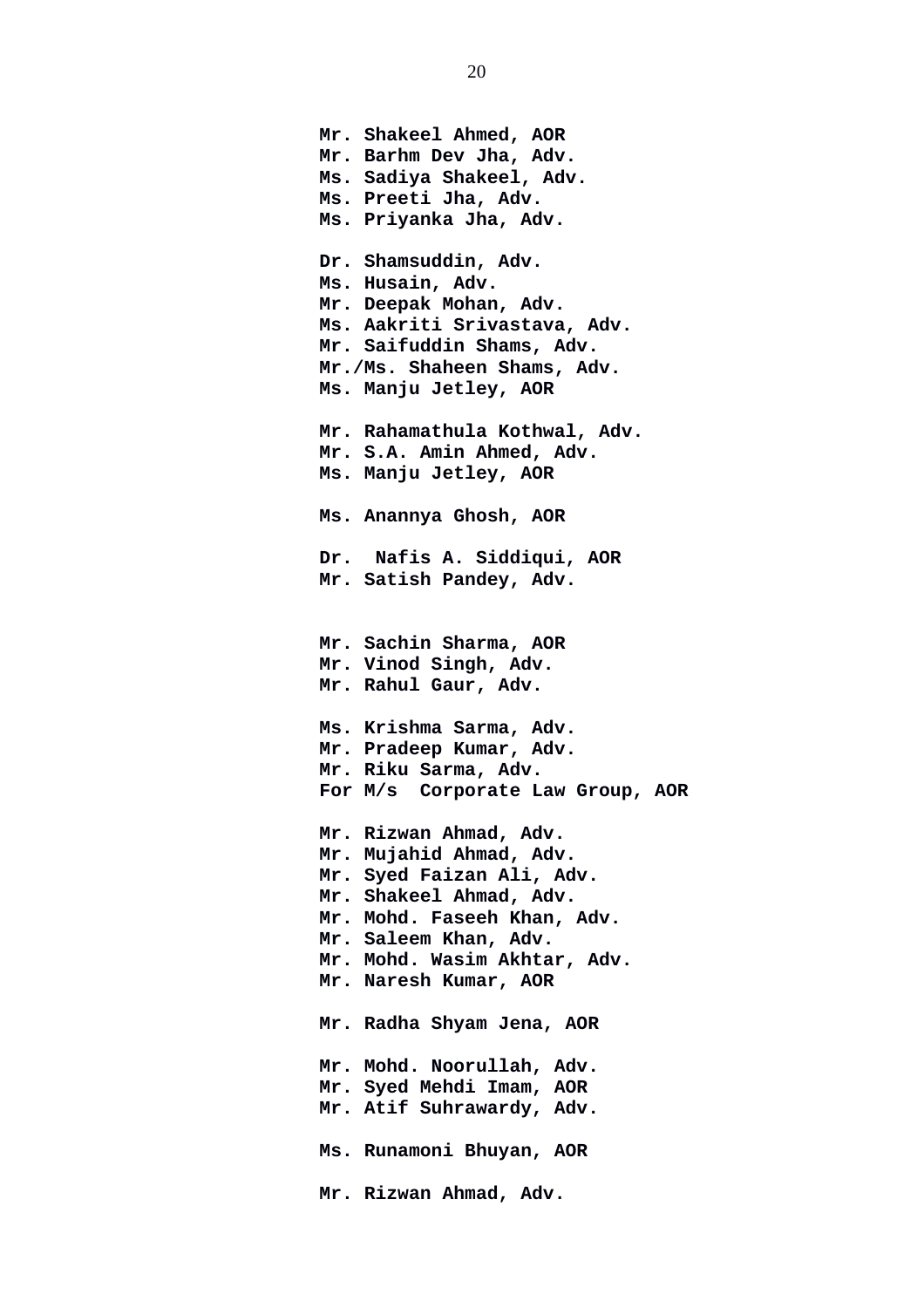**Mr. Aarif Ali Khan, Adv. Mr. Mujahid Ahmad, Adv. Mr. Mohd. Aslam, Adv. Mr. Ahmad Parvez, Adv. Mr. Naresh Kumar, AOR Petitioner-in-person Mr. Abdulla Naseeh V.T., Adv. Mr. Raji Joseph, AOR Mr. Manohar Lal Sharma, Petitioner-in-Person Ms. Suman, Adv. Mr. Bikash Ranjan Bhattacharyya, Sr. Adv. Mr. Kallol Basu, Adv. Mr. Rishad Ahmed Chowdhury, AOR Mr. Sabyasachi Chatterjee, Adv. Mr. Akashdeep Mukherjee, Adv. Mr. Mukut Biswas, Adv. Mr. Supratik Sarkar, Adv. Mr. Pintu Kanrar, Adv. Ms. Madhurika Ray, Adv. Mr. Radha Shyam Jena, AOR Mr. Adeel Ahmed, AOR Mr. Sanjay Parikh, Sr. Adv. Ms. Aparna Bhat, Adv. Mr. Ritwick Parikh, Adv. Mr. Pukhrambam Ramesh Kumar, AOR Ms. Sanjana Srikumar Sharma, Adv. Mr. Karun Sharma, Adv. Mr. Vijay Kumar, AOR Mrs. Vithika Garg, Adv. Ms. Vidhushi Garg, Adv. Ms. Karishma Singhal, Adv. For Respondent(s)/ Mr. K.K. Venugopal, Ld. AG Applicant(s) Mr. Tushar Mehta, Ld. SG Mr. K.M. Natraj, ASG Ms. Chinmayee Chandra, Adv. Mr. Ankur Talwar, Adv. Mr. Rajat Nair, Adv. Mr. Kanu Agrawal, Adv. Mr. Vatsal Joshi, Adv. Mr. Sharath Nambiar, Adv. Ms. Priyanka S. Bhat, Adv. Ms. Indira Bhakar, Adv.** 

21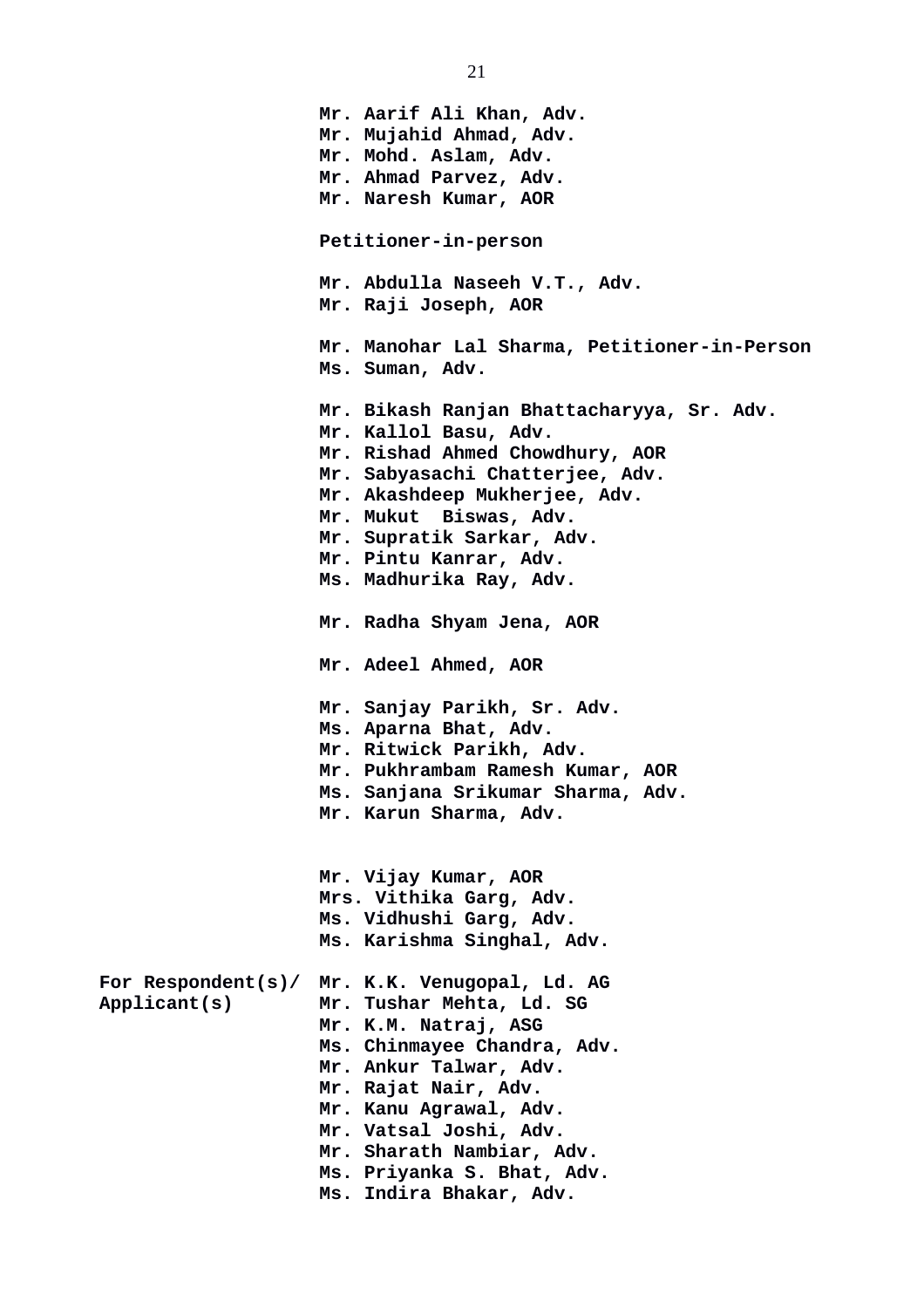**Mr. Shreekanth P.S., Adv. Mr. Vinayak Sharma, Adv. Mr. B. V. Balaram Das, AOR Mr. Tushar Mehta, Ld. SG Mr. Shuvodeep Roy, AOR Mr. Kabir Shankar Bose, Adv. Mr. Sataroop Das, Adv. Mr. Shuvodeep Roy, AOR Mr. Sataroop Das, Adv. Mr. P.N. Raveendran, Sr. Adv. Mr. M.K.S. Menon, Adv. Ms. Usha Nandini. V, AOR Mr. Sunando Raha, Adv. Mr. Anupam Raina, AOR Mr. Sandeep Singh, AOR Mr. Suvidutt M.s., AOR Mr. Santi Ranjan Das, Adv. Mr. Anindo Mukherjee, Adv. For Mr. S.K. Bhattacharya, AOR Mr. Amit Sharma, Adv. Mr. Dipesh Sinha, Adv. Ms. Ayiala Imti, Adv.** 

## **UPON hearing the counsel the Court made the following O R D E R**

**At the request of Mr. Ashwini Kumar Upadhyay, petitioner-inperson, his petition being W.P.(C) No.1526 of 2019 is de-tagged from the instant matters.** 

**On being mentioned by Mr. Anish Roy, learned counsel appearing for the petitioner, the matter being Diary No.1987 of 2020 is taken on Board.** 

**Issue notice in all fresh matters and the pending interlocutory applications.**